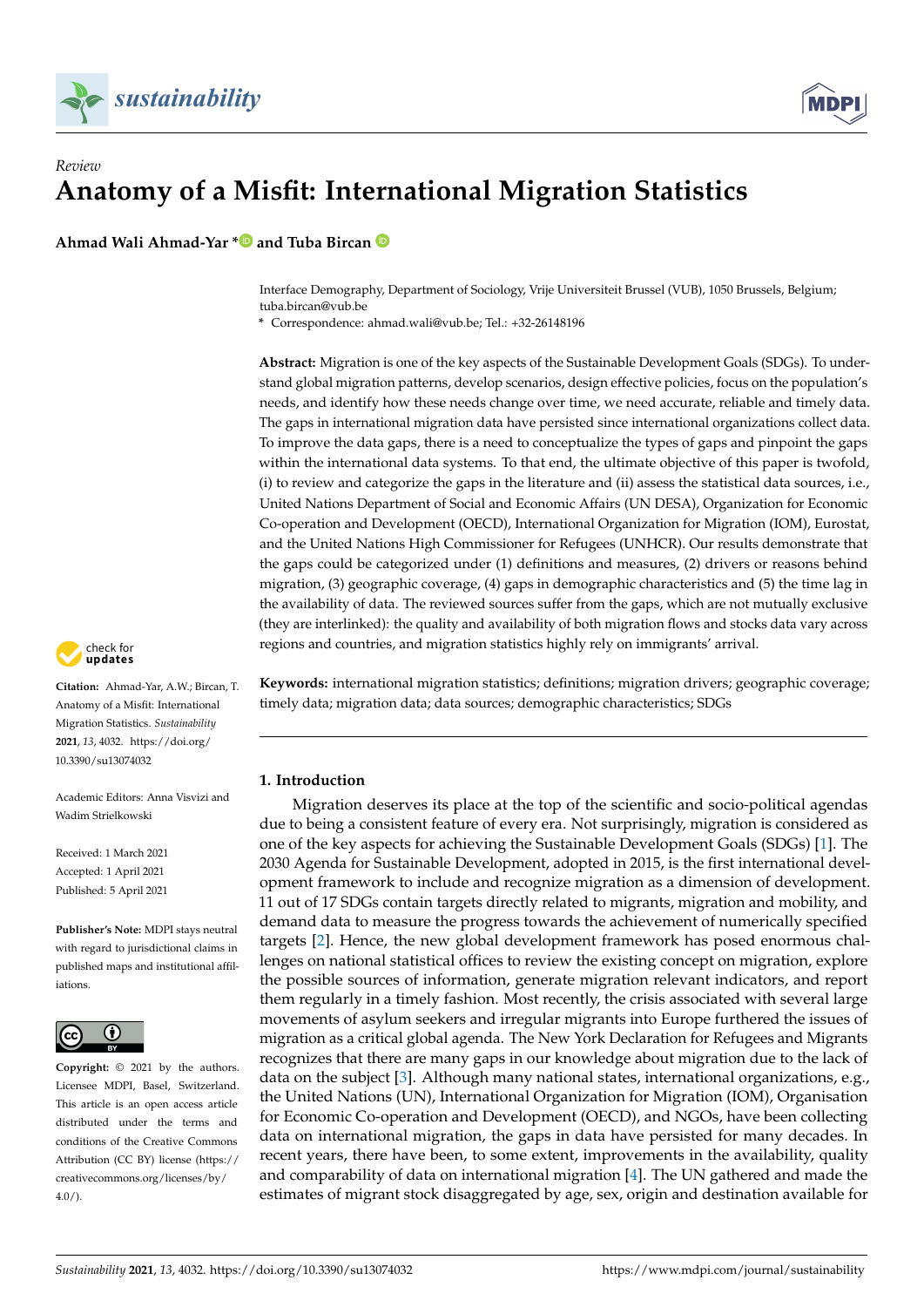over 230 countries and areas in the world, covering from 1990 to 2019 [\[5\]](#page-18-4). Additionally, the European Commission and the Council agreed on an action plan in 2005 to take measures to improve the common analysis of migratory phenomena in all their aspects, such as reinforcing the collection, provision, exchange and efficient use of up-to-date information and data [\[6\]](#page-18-5).

The Global Compact for Safe, Orderly and Regular Migration (It is an intergovernmentally negotiated agreement, aims to cover all dimensions of international migration in a holistic and comprehensive manner) comprises 23 objectives for better management of migration at the local, national, regional and global levels, the first objective [\(https://www.un.org/en/ga/](https://www.un.org/en/ga/pdf/guidelines_submit_draft_proposals.pdf) [pdf/guidelines\\_submit\\_draft\\_proposals.pdf,](https://www.un.org/en/ga/pdf/guidelines_submit_draft_proposals.pdf) accessed on 15 July 2020) aiming at improving data collection and analysis. The improvement of the quality of international migration data has been demanded by international organizations, NGOs and national authorities, researchers and policymakers. Inadequate data not only hinder decision-makers around the world from developing effective policies but also lead to miscalculations and make it difficult to navigate the field. Hence, to enhance migration statistics, it is essential to have timely, comparable, reliable, and effective data on migration to have better estimates and indicators, to advise policymakers in developing evidence-based policies and action strategies for undertaking migration aspects of the SDGs. The UN, for example, in its 2016 Secretary-General's report explicitly stresses bridging the gaps in data besides highlighting the insufficiency of data on migration [\[3\]](#page-18-2). Shortcomings in migration data result in a huge amount of existing data being unexploitable for national governments and international organizations to understand current migration dynamics and draw relevant migration policies [\[5](#page-18-4)[,7\]](#page-18-6).

# *Long-Lasting Challenges with Migration Statistics*

Despite the efforts by national governments and international organizations, the improvements in international migration data have not been a success. The existence of notable gaps in migration data has been broadly discussed in a scattered fashion in the work of almost every scholar and practitioner of the topic. Although these efforts brought to the attention of national states the importance of statistical data on migration to some extent, the changes failed to tackle the issue of incompatibility of the data, and countries kept their national definitions, most often not compatible with the UN's 1998 recommendations [\[8\]](#page-18-7).

A significant share of the existing statistics that are collected by national governments is not compatible with the UN recommended standards, therefore, making it difficult to project rigorous information on migrations. The incompatibility could be related to various aspects of the data. Gathering the data under inconsistent definitions and measures challenges the comparability and harmonization of the data [\[5](#page-18-4)[,9–](#page-18-8)[19\]](#page-19-0). Population totals and inclusion of populations based on varying demographic characteristics is another reason for the incompatibility of the existing data [\[10,](#page-18-9)[16,](#page-19-1)[19](#page-19-0)[,20\]](#page-19-2). Varying data collection methodologies and coverage at the national and regional levels are also a substantial driving force in making the data incompatible [\[7](#page-18-6)[,10](#page-18-9)[,19](#page-19-0)[,21\]](#page-19-3).

Access to the data and dissemination is another obstacle on the way towards adequate migration statistics. The UN recommendations encourage states and statistical institutions to use the advances in information technology in making the data publicly available [\[19\]](#page-19-0). Moreover, accessibility is not merely about not sharing the data but also about the unwillingness to collect timely data for the purpose of research and policy [\[20\]](#page-19-2). Additionally, restrictions imposed by countries' data protection regulations partially limit access to micro-data and administrative data [\[10\]](#page-18-9). In many instances, the data are not disseminated and tabulated with useful details [\[5,](#page-18-4)[13,](#page-19-4)[14\]](#page-19-5).

The differences in data collection at the regional and global levels are immense. Politically and economically challenged countries, especially in Africa and Asia, are not able to gather statistics on immigration and emigration [\[22\]](#page-19-6). The imbalances in data collection across regions complicate the calculation and measurement of cross-regional and interregional migrations [\[23\]](#page-19-7).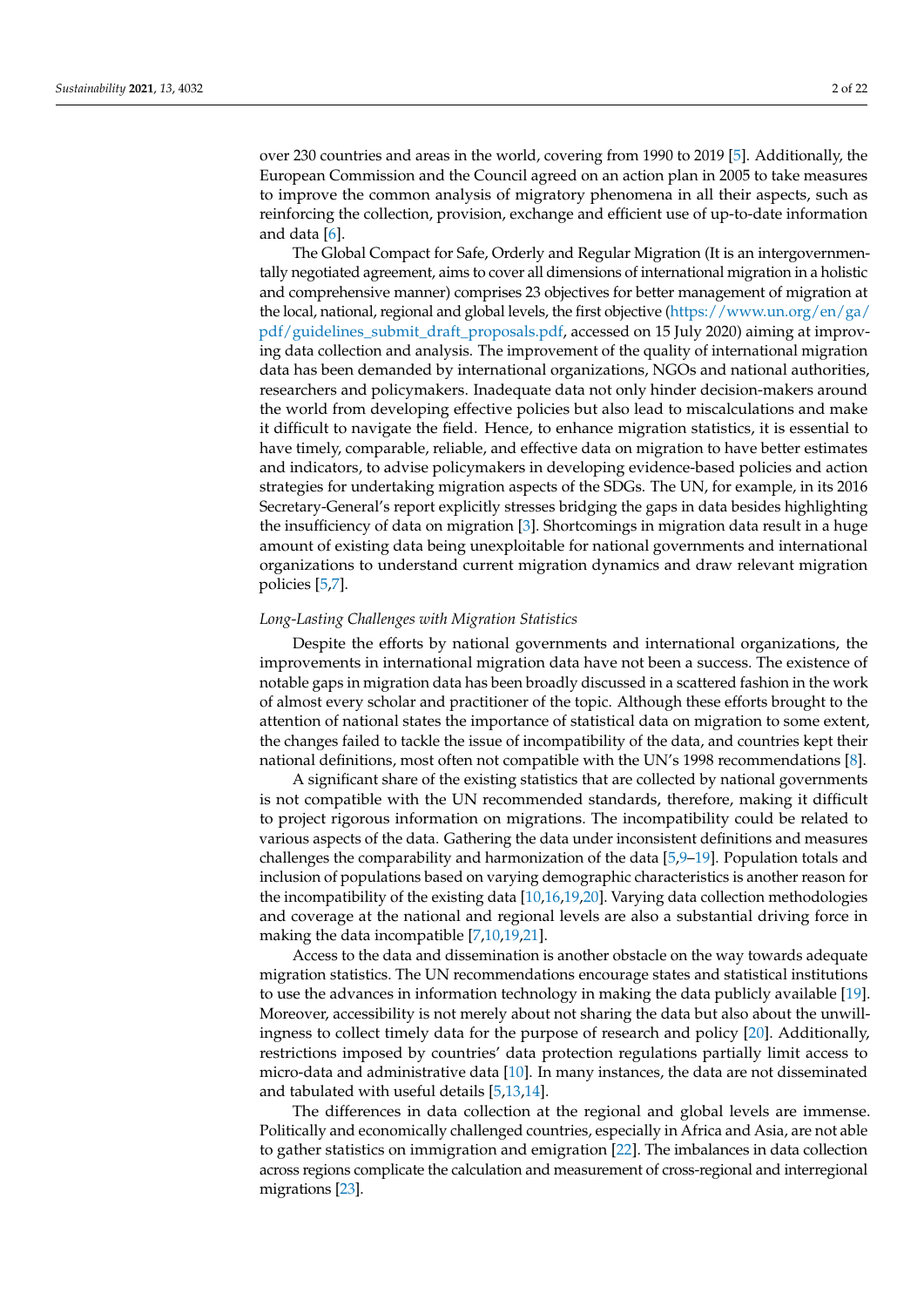However, to date, there is no systematic study investigating international migration data literature and statistical data sources to conceptualize the gaps and directly investigate the data sources for the gaps. Thus, the ultimate objective of this paper is twofold, first to conduct a systematic review of the most relevant literature on migration statistics to identify and conceptualize the gaps within the existing literature and second, to review the most relevant international migration statistical data sources.

The next section sheds light on the methodology used for this research, the third section categorizes the gaps based on the existing literature, section four systematically reviews the data sources based on the gaps assessed in section three, and section five discusses the gaps and challenges in data and provides conclusive remarks.

#### **2. Materials and Methods**

The purpose of this paper is to identify and categorize the gaps in the most relevant migration literature and statistical data sources. To that end, we conduct a systematic review of the existing literature and data sources. Systematic reviews are widely used for knowledge synthesis in fields such as medicine [\[24\]](#page-19-8). However, in recent years it is also used to harmonize research evidence in social and political sciences [\[25–](#page-19-9)[28\]](#page-19-10). For the purpose of this paper, we use the definition of a systematic review by Pham et al. [\[28\]](#page-19-10), Cooper et al. [\[9\]](#page-18-8), and Gough et al. [\[29\]](#page-19-11) presented in Berrang-Ford et al. [\[30\]](#page-19-12) p. 756, where "*a systematic review refers to a focused review of the literature that seeks to answer a specific research question using predefined eligibility criteria for documents and explicitly outlined and reproducible methods*". Moreover, since the paper's objective is twofold, first to identify and conceptualize the gaps in the literature and second to review the existing data based on the gaps identified in the first step, we conduct a two-step systematic review. The first step follows the PRISMA systematic review guidelines from Moher et al. [\[31\]](#page-19-13), where the researchers follow the guidelines described in the PRISMA statement.

The second step of our research consists of looking into the gaps directly in the statistical data sources to evaluate the data's quality based on the gaps identified within the literature in the first step of this research. However, the existing review methodologies do not offer a particular modus operandi for reviewing statistical data sources and data portals. Therefore, we extend the systematic review methodology in this dimension, not only for the purpose of this study but also for its use in future research. We specify that to review the gaps in statistical data sources and portals, it is important to (i) define and specify the gaps, (ii) identify the specific data sources and (iii) establish a repository of the meta-data of the chosen datasets. Defining and specifying the gaps will help to have clear objectives during the reviewing process, and the identified gaps could be used as tools to investigate the data sources. For this paper, the first step of the research will define and specify the gaps. Predetermining the specific statistical data sources for the review will prevent the overlaps in the process and clarify the scope of the review for the readers. In the statistical data, metadata is the key to understand and navigate the data; therefore, reviewing the data sources requires reviewing the metadata as well.

## *2.1. Criteria for Selecting Literature and Data-Sources*

The literature-selection criteria follow the instructions provided by Davidson and Carlin [\[32\]](#page-19-14), whereby the publications must be relevant, original and scientifically valid. To evaluate the gaps, we assembled the greatest number possible of academic articles and official reports by international organizations, i.e., the UN reports and declarations, IOM reports and research publications, International Labour Organization (ILO) papers, and books published by practitioners. The main literature-selecting criterion was the relevancy of the discussions on gaps in the data on migration. The original and scientifically approved literature that discussed the gaps and problems in the data were thoroughly reviewed to enable the categorization of the gaps. In the second step, while reviewing the data sources, the criterion considered was that the data sources must be presenting data on international migration. The data presenting organizations and the sources where the data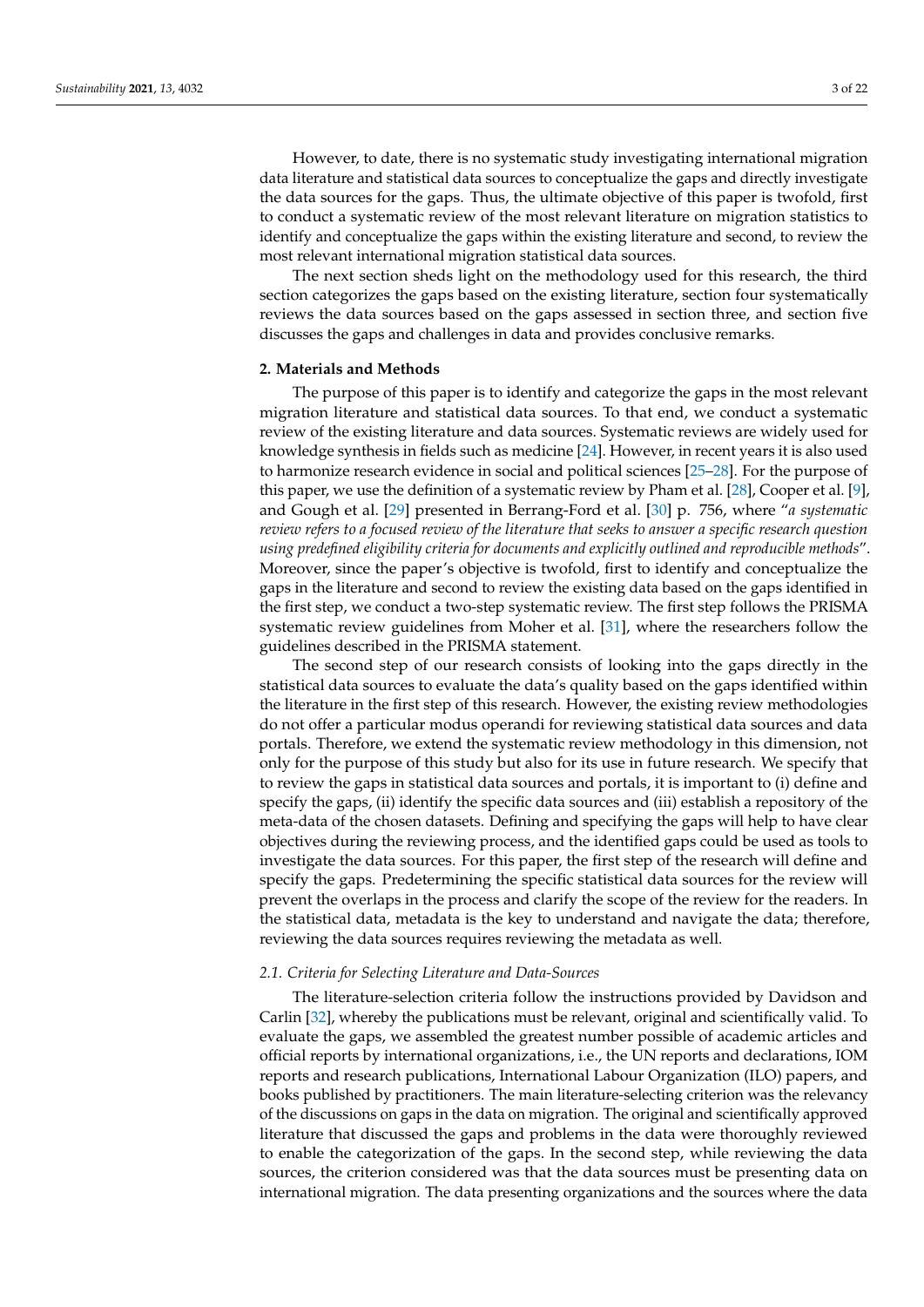were collected ought to be officially recognized. Hence, the data sources and portals chosen for the review are the data from the UN portals and agencies, i.e., UN DESA, IOM, UNHCR and the OECD and Eurostat. The reason for selecting these specific data-providing sources is because they are the main formal institutions that provide data, and they fit into the scope of the study, which is international and regional data-providing organizations.

## *2.2. Scope of the Study*

Scope in the systematic reviews means to define the limits, boundaries and timeframe of the review within the literature [\[26\]](#page-19-15). To concentrate on the research's main objectives, we selected the literature for a period from 1920 to July 2020. The year 1920 marks the very first resolution on migration statistics by the International Labour Conference, submitted by ILO's commission on migration statistics. The resolution and recommendations of the conference particularly emphasized collecting international immigration and emigration data based on unified definitions, methodology and communication of information among the ILO member countries [\[22\]](#page-19-6). The period 1920–2020 may look very long for the review. However, during this time, there has been very little focus on improving the migration data, and for a very long time, the importance of collecting data on migration was neglected by international organizations, national authorities as well as academia. This issue has attracted attention only for the last few decades. Therefore, despite the long period of time, the literature on the gaps in data is scarce. In the context of this research, we limit our focus on the sources and literature at the regional and global levels, not at the national and sub-national levels.

#### *2.3. Search Strategy*

The first step of the review followed the PRISMA guideline on gathering and classifying the literature (Figure [1\)](#page-4-0). The main databases used for the search were Google Scholar, IMISCOE Migration Research Hub, and Web of Science. A total of 942 articles, books, book chapters, official documents, policy papers and reports were gathered. After the process of the records screening, duplicates removing, and assessing the full articles for eligibility based on the criteria described in the previous section, a total of 76 items were selected for conducting the full review. Subsequently, the qualitative analysis software Atlas.ti (version 8.4.4) was used to compare and categorize the gaps. The main codes used to identify the gaps within the selected literature included "gap", "shortcoming", "incompatibility", "compatibility", "missing", "inadequate", "adequate", "challenge", "issue", "problem", "coverage", "consistency", "inconsistency", "comparability", "harmonization", "deficiency", "limitation", "constraint", "sufficiency", "insufficiency", "liability", "incomplete", "scarce", "incapable", "disparity", "existing" and "inexistence". The rationale behind using these specific codes is that these codes were often used to refer to a gap in data or where the data were missing, e.g., "inadequate data on demographic characteristics of migrants", or "data limitation on drivers of migration", and "inconsistency in definitions". These examples indicate the specific syntax within the texts to refer to a gap. Hence, all sorts of gaps in the text are expressed by one of these properties. Such combinations have been used in other fields as well to refer to data gaps [\[33,](#page-19-16)[34\]](#page-19-17). The results were drawn after analyzing the full contexts of the sentences and paragraphs detected by the software.

The second step of the review, which was aiming at reviewing the statistical data sources, followed the guidelines on a systematic review of statistical data sources developed in the previous section. First, a wide range of private, governmental and international data sources (websites and data-portals) that provide statistics on migration were identified, and five, namely the UN DESA, UNHCR, IOM, OECD and Eurostat, were selected for the review. The reason for selecting these specific data sources was that they provide data as publicly available, are authorized institutions and receive their data from official sources, such as national and local governments. The data sources and the meta-data provided for each dataset were evaluated based on the gaps identified in the first step of the review.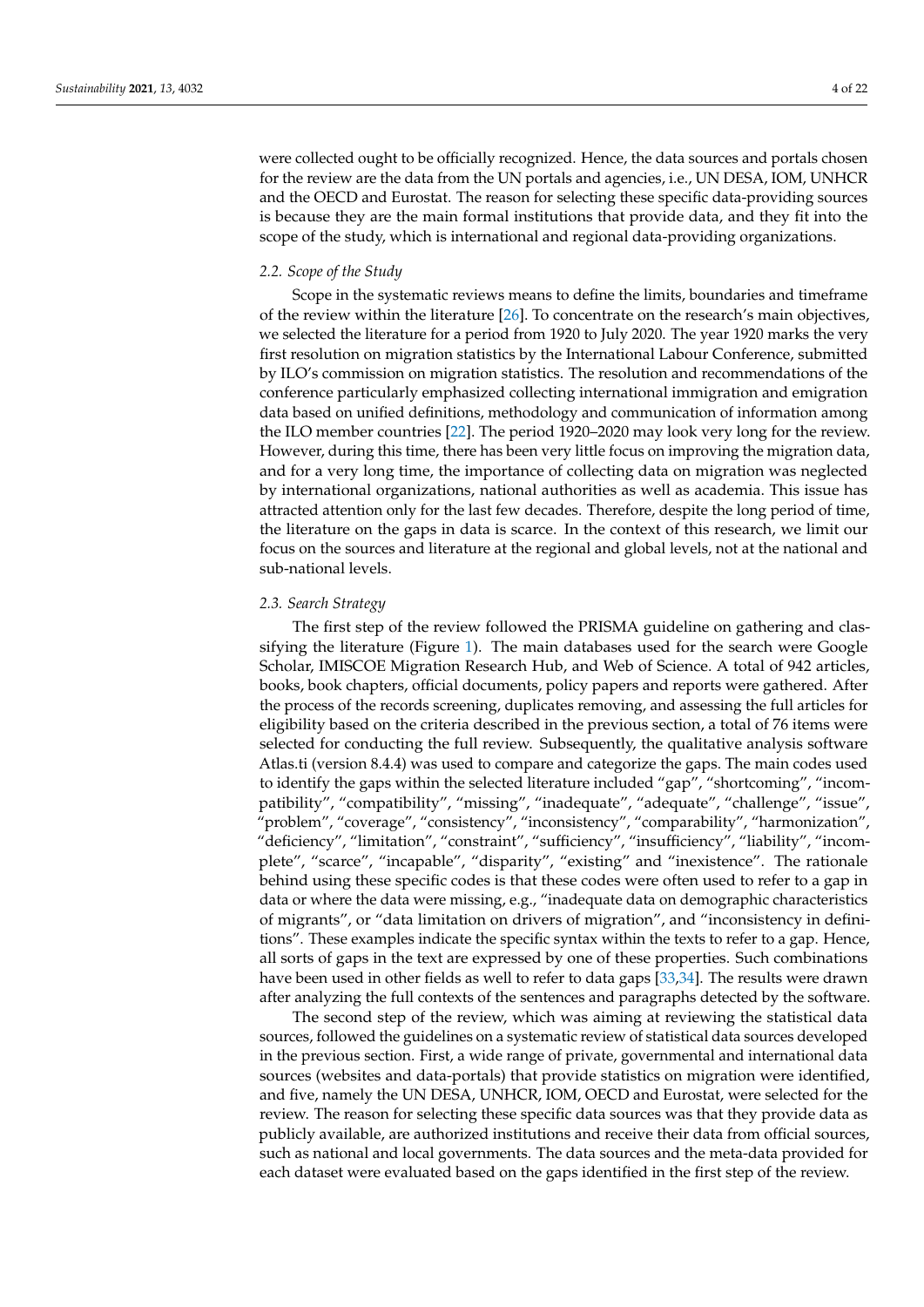<span id="page-4-0"></span>

**Figure 1.** PRISMA (2009) systematic review flow diagram. **Figure 1.** PRISMA (2009) systematic review flow diagram.

# **3. Results and Gap Assessment**

We reviewed the selected studies to investigate what the scholars and practitioners we reviewed the selected statistic to investigate what the scholars and practitioners describe as gaps, where the data are short and what types of data are needed for future research. The scholars and institutional officials discussed the data gaps based on their research. The senours and institutional work process on an ad hoc basis. This means that disciplinary focus and institutional work process on an ad hoc basis. This means that disciplinary to cast and institutional work process on an ad not sasts. This means and the gaps in data are discussed in a scattered fashion across the literature from various disciplines and fields of the study. We analyzed all the criticism on the data within the and provide and receiver the state, we analysed an the criticism on the data which the studies and tried to understand the rationalities behind the critiques.

We coded 916 gaps within the 76 studies, and we then tried to sort out the gaps. The codes were evaluated based on the reference of the gaps towards certain aspects of the challenges in the data. For instances, the codes "incompatibility", "incomparability", **3. Results and Gap Assessment** codes "scarce", "inexistence", "limitation" were used to refer to geographical coverages and the codes "inadequate", "insufficient", "deficiency", and "limitation" were used to refer to demographic characteristics of the data. Figure 2 shows that out of 916 cases of the gaps discussed in the literature, 611 referred to the definitions and measures, 113 to demographic characteristics, 101 to drivers and reasons, 48 to geographic coverage and 43 to the timeliness of the data. and "harmonization" was often used to refer to the definitions and measurements, the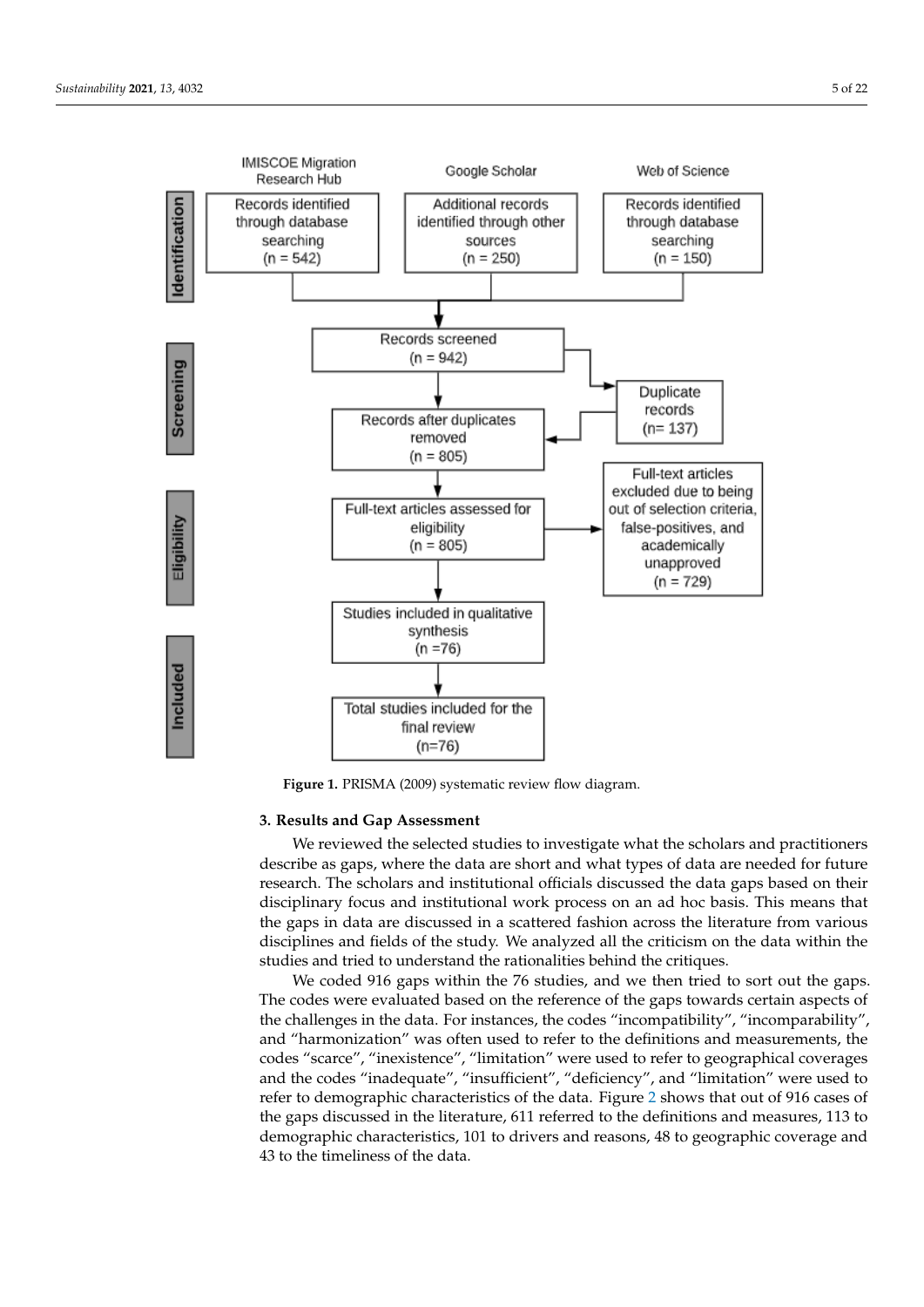<span id="page-5-0"></span>

**Figure 2.** Code frequency chart based on Atlas.ti (8.4) analysis. **Figure 2.** Code frequency chart based on Atlas.ti (8.4) analysis.

This allowed us to conceptualize the gaps under specific categories. For instance, if the studies discussed the issue of the incompatibility of data under unified definitions,<br>this issue was also if idea cannot the definition and measures, and in seco the scholars. discussed the lack of data for some specific regions and geographical coverage of the data, this sort of problems were classified as the gaps in geographical coverage. this issue was classified as gaps in the definition and measures, and in case the scholars

Following the results on the gaps by the qualitative analysis software, we reviewed the literature manually to check the accuracy of the outcome of the software-based analysis. Table [1](#page-7-0) shows the results of the manual review of the literature and is in line with the  $\frac{1}{2}$ previous results. We classified the studies based on with the many are seleiting articles,<br>UN and other official reports, books and chapters in books, conference proceedings and previous case concentrate form, social articles, they are seen, concentre for containing and methodological and expert workshop reports. We sorted the gaps into five categories, including (i) definitions and measurements, (ii) drivers or reasons behind migration, (iii) geographic coverage of the data, (iv) gaps in demographic characteristics and (v) the time lag in the availability of data. Hence, below is a brief explanation of these five categories of gaps followed by the second step of this review, which evaluates the statistical data sources. previous results. We classified the studies based on whether they are scientific articles,

| Gaps                            | Period        | <b>Scientific Articles</b>                                      | UN and Other<br><b>Official Reports</b>                                                                                                   | <b>Books (Book</b><br>Chapter)                                                                                                | Other                                                                           |
|---------------------------------|---------------|-----------------------------------------------------------------|-------------------------------------------------------------------------------------------------------------------------------------------|-------------------------------------------------------------------------------------------------------------------------------|---------------------------------------------------------------------------------|
| Definitions and<br>measurements | 1920-1980     | NA                                                              | UN [35]                                                                                                                                   | NA                                                                                                                            | NA                                                                              |
|                                 | 1981-2000     | Kelly [12]; Kraly and<br>Gnanasekaran [13];<br>Zlotnik [36]     | <b>NA</b>                                                                                                                                 | Bilsborrow et al. [22]                                                                                                        | NA                                                                              |
|                                 | $2001 - 2010$ | de Beer et al. [7]                                              | Lemaitre $[16]$ ;<br>International Labour<br>Organization [37];<br>Fron et al. $[11]$ ;<br>Fron et al. $[11]$ ; IOM<br>$[38]$ ; UN $[39]$ | M. Poulain et al. [40];<br>Kupiszewska &<br>Nowok $[41]$ ;<br>Nowok et al. [42];<br>[39]; Kupiszewski and<br>Kupiszewska [43] | Methodological<br>workshop<br>Organizers:<br>Kupiszewska and<br>Kupiszewski [8] |
|                                 | 2010-2021     | Laczko [5,15,44];<br>Kraly & Hovy [14];<br>Willekens et al. [4] | UN [3,19,43,45,46];<br>International Labour<br>Organization [47]                                                                          | NA                                                                                                                            | NA                                                                              |

| <b>Table 1.</b> Classification of the gaps in migration data literature. |  |
|--------------------------------------------------------------------------|--|
|                                                                          |  |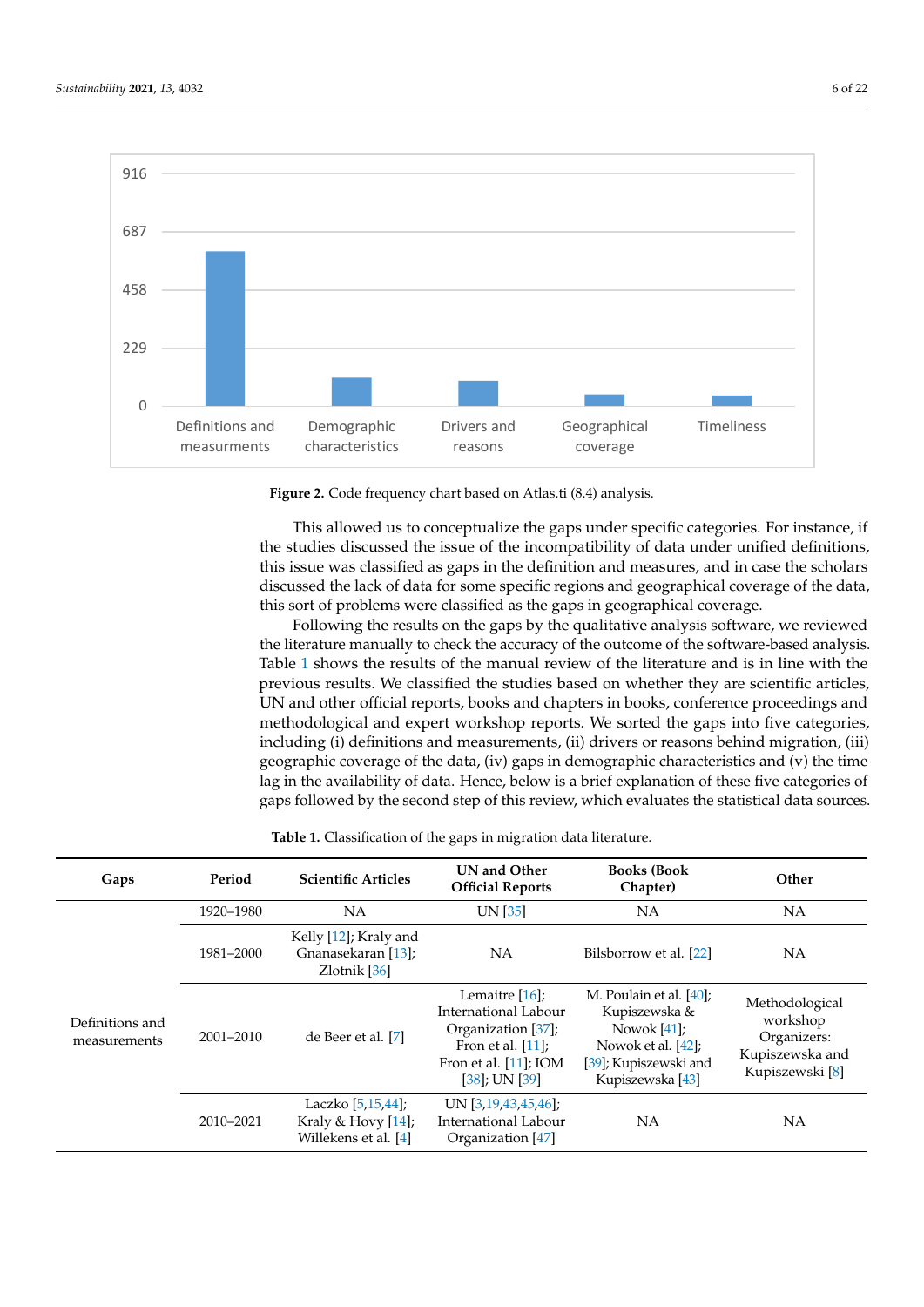| Gaps                           | Period    | <b>Scientific Articles</b>                                                                                                                        | <b>UN</b> and Other<br><b>Official Reports</b>                                                                                                             | <b>Books (Book</b><br>Chapter)                                                    | Other                                                                                                                   |
|--------------------------------|-----------|---------------------------------------------------------------------------------------------------------------------------------------------------|------------------------------------------------------------------------------------------------------------------------------------------------------------|-----------------------------------------------------------------------------------|-------------------------------------------------------------------------------------------------------------------------|
|                                | 1920-1980 | NA                                                                                                                                                | United Nations [35]                                                                                                                                        | <b>NA</b>                                                                         | <b>NA</b>                                                                                                               |
| Demographic<br>characteristics | 1981-2000 | Plane [48]                                                                                                                                        | <b>NA</b>                                                                                                                                                  | Bilsborrow et al. [22]                                                            | Workshop:<br>Zlotnik [49]                                                                                               |
|                                | 2001-2010 | Coleman [50];<br>Rogers <sup>[51]</sup>                                                                                                           | International Labour<br>Organization &<br>International Labour<br>Office.<br>Director-General<br>[37]; Fron et al. [11];<br>United Nations [39];           | Michel Poulain and<br>Perrin [52];<br>Fassmann [53];                              | Methodological<br>workshop:<br>Kupiszewska and<br>Kupiszewski [8]                                                       |
|                                | 2011-2021 | Albu et al. [54];<br>Bartolini et al. [55];<br>Kraly and Hovy [14]                                                                                | Zaiceva and<br>Zimmermann [56];<br>Skeldon [18]; Global<br>Data Hub<br>On Human<br>Trafficking [57]                                                        | Czaika $[58]$ ;<br>Salzmann et al. [59];<br>Tønnessen [60]                        | Working paper:<br>Bhaskar et al. [61]                                                                                   |
|                                | 1920-1980 | NA                                                                                                                                                | NA                                                                                                                                                         | NA                                                                                | NA                                                                                                                      |
|                                | 1980-2000 | <b>NA</b>                                                                                                                                         | <b>NA</b>                                                                                                                                                  | Bilsborrow et al. [22]                                                            | NA                                                                                                                      |
|                                | 2000-2010 | Fassmann [53]                                                                                                                                     | <b>NA</b>                                                                                                                                                  | Fassmann et al. [10]                                                              | NA                                                                                                                      |
| Drivers (reasons)              | 2010-2021 | Laczko [5];<br>Bartolini et al. [55];<br>Morrison & Clark<br>[62]; Van Hear et al.<br>[63,64]; Albu et al.<br>[54]; Kraly and<br><b>Hovy</b> [14] | Cummings et al. [65];<br>Mercandalli & Losch<br>[63]; Migali et al.<br>[17]; Van Hear et al.<br>[63,64] OECD, ILO,<br>IOM and UNHCR<br>$[47]$ ; IOM $[64]$ | Czaika{Citation};<br>Salzmann et al. [59];<br>Tønnessen [60]                      | Methodological<br>workshop:<br>Kupiszewska and<br>Kupiszewski [8]                                                       |
|                                | 1920-1980 | NA                                                                                                                                                | <b>NA</b>                                                                                                                                                  | Ferenczi <sup>[66]</sup>                                                          | Conference<br>contribution:<br>Kelly [12]<br>Methodological<br>workshop:<br>Kupiszewska &<br>Kupiszewski <sup>[8]</sup> |
| Geographic                     | 1981-2000 | Koser and Salt [67];<br>Kraly and<br>Gnanasekaran [13]                                                                                            | NA                                                                                                                                                         | <b>NA</b>                                                                         | NA                                                                                                                      |
| coverage                       | 2001-2010 | de Beer et al.<br>[7];Fassmann [53];<br>Rogers <sup>[51]</sup>                                                                                    | NA                                                                                                                                                         | NA                                                                                | NA                                                                                                                      |
|                                | 2011-2021 | King [23]; Kraly and<br><b>Hovy</b> [14]                                                                                                          | IOM [64]; Zaiceva &<br>Zimmermann [56];<br>Mercandalli & Losch<br>[63]; Migali et al.<br>[17]; OECD, ILO,<br>IOM and<br>UNHCR <sup>[47]</sup>              | Newbold [68];<br>Bilsborrow et al. [22];<br>The Global<br>Migration<br>Group [20] | NA                                                                                                                      |

**Table 1.** *Cont.*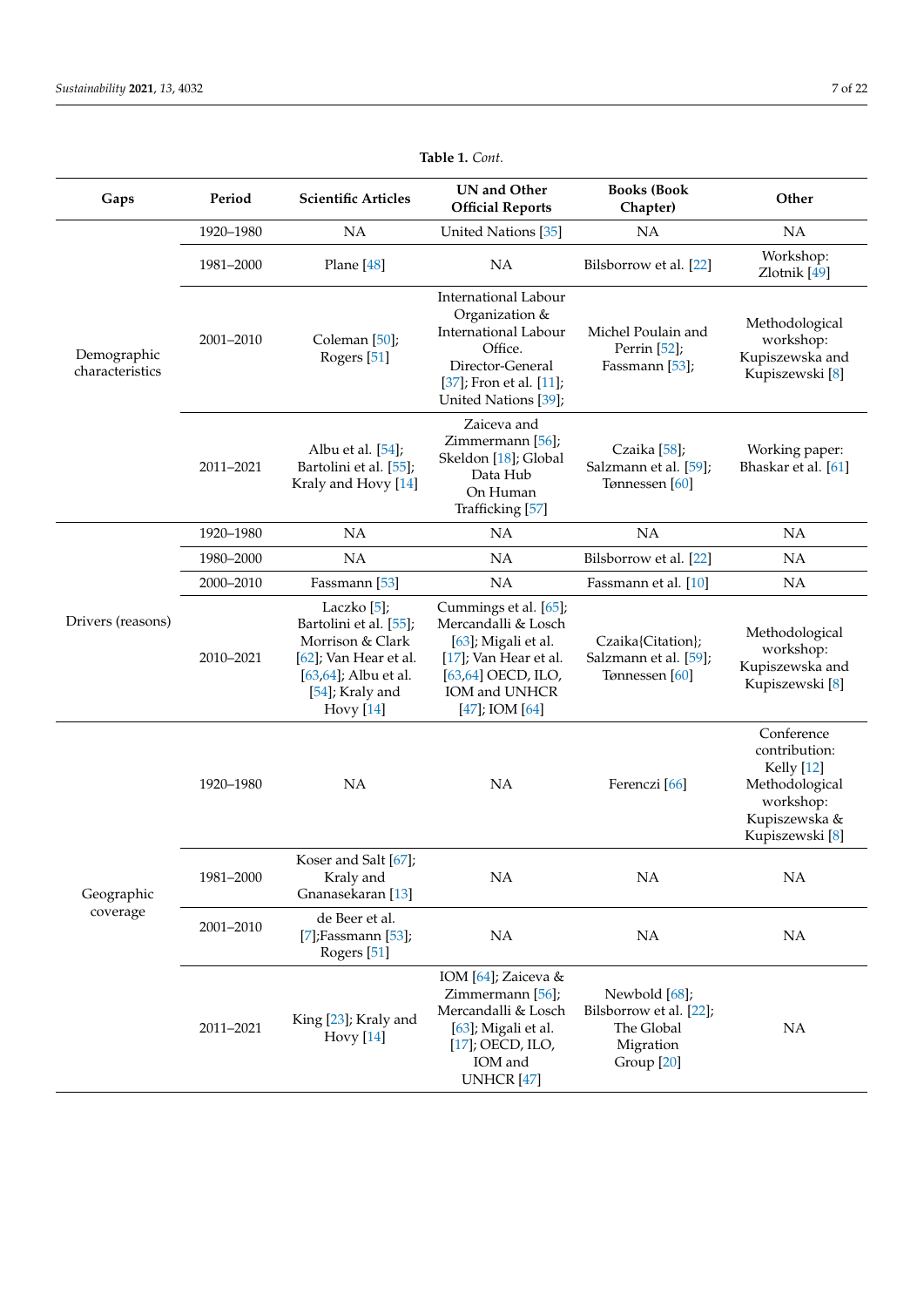<span id="page-7-0"></span>

| Gaps              | Period    | <b>Scientific Articles</b>                                                  | <b>UN and Other</b><br><b>Official Reports</b>                       | <b>Books (Book)</b><br>Chapter)                  | Other                                                             |
|-------------------|-----------|-----------------------------------------------------------------------------|----------------------------------------------------------------------|--------------------------------------------------|-------------------------------------------------------------------|
|                   | 1920–1980 | Kelly [12]                                                                  | United Nations [35]                                                  | Ferenczi [66]                                    | Workshop:<br>Zlotnik [49]                                         |
| <b>Timeliness</b> | 1981-2000 | Fawcett and Arnold<br>$[69]$ ; Bell and<br>Stratton [70];<br>Zlotnik $[36]$ | NA                                                                   | Bilsborrow et al. [22]                           | NА                                                                |
|                   | 2001-2010 | Fassmann [53]                                                               | United Nations [39]                                                  | Raymer and<br>Wiilekens [71]                     | Working paper:<br>Bhaskar et al. [61]                             |
|                   | 2011-2021 | Kraly and Hovy [14];<br>Singleton [72];<br>Laczko [5,15,46];                | IOM $[64]$ ;<br>Revolution [73];<br>OECD, ILO, IOM<br>and UNHCR [47] | The Global<br>Migration<br>Group <sup>[20]</sup> | Methodological<br>workshop:<br>Kupiszewska and<br>Kupiszewski [8] |

| Table 1. Cont. |  |  |
|----------------|--|--|
|                |  |  |

# *3.1. Definitions and Measurement*

According to our analysis in the previous section, the main issue in the data is the differences in definitions and measures. In the data reported by countries for international migration data sources, the data are provided under different definitions and measures [\[42\]](#page-19-27). This problem has existed ever since the international organizations commenced gathering data on international migration. Almost every report and article on international migration data has emphasized the existence of gaps in definitions. The 1922 conference on migration data was organized by International Labour Organization to provide recommendations for improving the definitions and comparability of the data. The conference was followed by the 1932 conference on defining the long-term and short-term migrants [\[22\]](#page-19-6). These recommendations were followed by many additional UN recommendations for the improvement of the migration statistics, i.e., UN 1949, 1978, 2002, 2017 and 2019. However, the recommendations were not entirely implemented across countries.

Collecting data under varying definitions at national and local levels challenges the international data providing organizations in their attempt to measure, compare, and combine the data [\[41\]](#page-19-26). Researchers and experts of international migration who have addressed the issue of inconsistency in definitions in the migration data include Kelly [\[12\]](#page-19-19), Kraly and Gnanasekaran [\[14\]](#page-19-5), Zlotnik [\[36\]](#page-19-20), M. Poulain et al. [\[6\]](#page-18-5), Willekens et al. [\[4\]](#page-18-3), Lemaitre [\[16\]](#page-19-1), Fron et al. [\[11\]](#page-19-22), Nowok et al. [\[40\]](#page-19-25), Raymer and Wiilekens [\[71\]](#page-20-27), Kupiszewska and Kupiszewski [\[8\]](#page-18-7), de Beer et al. [\[7\]](#page-18-6), and Laczko [\[5](#page-18-4)[,15,](#page-19-29)[44\]](#page-20-0), among others.

There have been several attempts by the UN, ILO, OECD, the European Union and other international organizations and NGOs to resolve the problem of gaps in definitions and measures of international migration data [\[7\]](#page-18-6). However, there has not been much success in this endeavor. In 2007, the European Parliament, for example, adopted a regulation on migration statistics, which provides relatively clear definitions of immigration and emigration and states the categories under, which the data must be reported to the statistical office of the European Union, Eurostat. Nevertheless, there is no restriction on how the member states shall provide the required data, including their estimation methods [\[7](#page-18-6)[,53\]](#page-20-9). The EU regulation of 2007 defines an international migration as 'a person, who moves to a country other than that of his or her usual residence for a period of at least a year', which complies with the United Nation's 1998 definition [\[7\]](#page-18-6).

Another instance of the attempt towards harmonized international migration data is the creation of the Global Migration Data Portal in 2016. This initiative was taken by IOM with the cooperation of several other organizations and agencies to tackle the issue of timeliness, comprehensiveness, and reliability of migration statistics. The portal hosts the data from different data sources and presents the data, which are spread across different organizations and agencies. While this initiative is considered to be a great advancement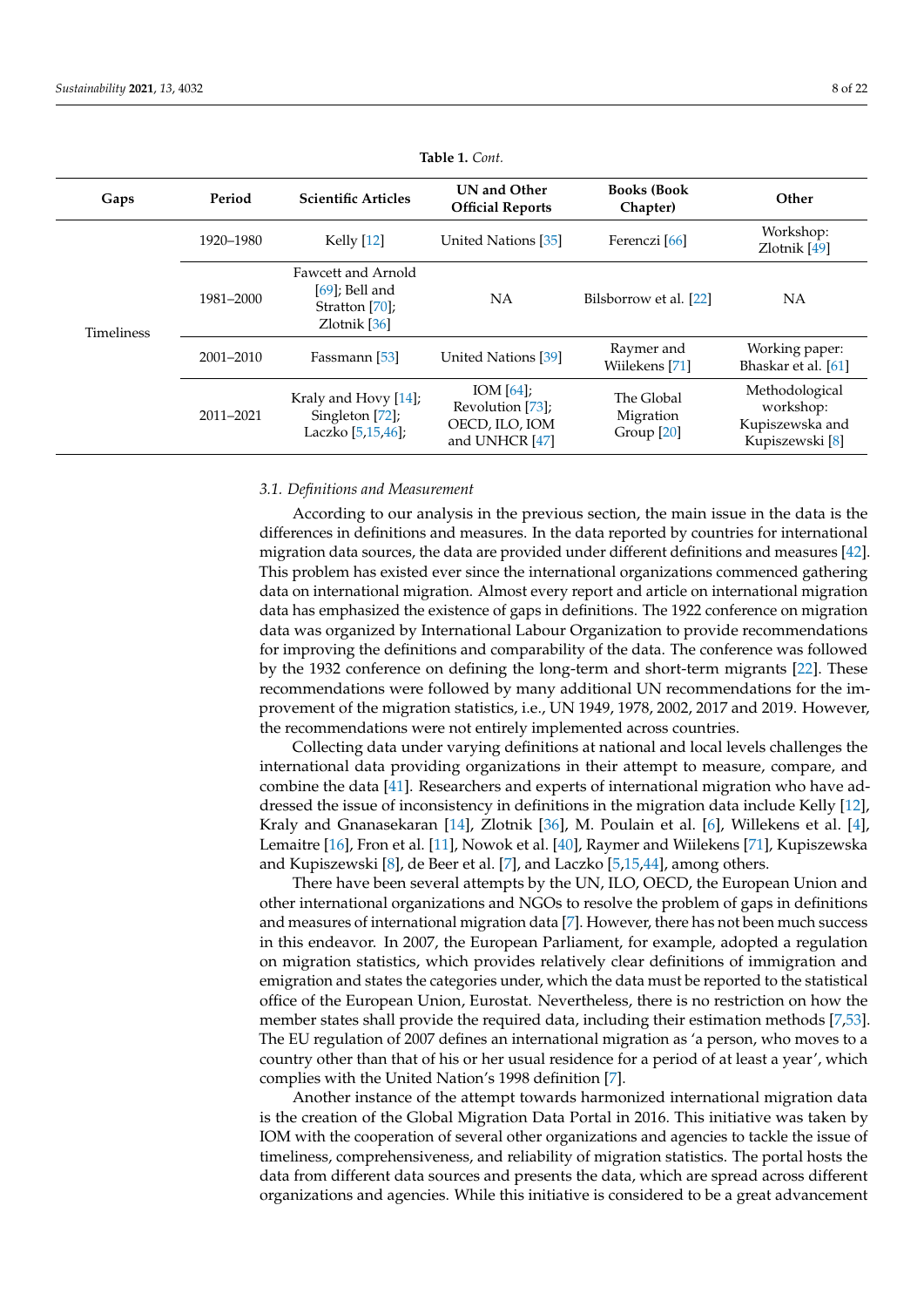towards the harmonization of data on migration, there is still more work required to harmonize the definitions.

# *3.2. Demographics*

Demographic aspects of migration are the most important aspect of the migration phenomenon that is particularly difficult to measure [\[52\]](#page-20-8). Conventionally, statistical data on international migrations have been collected based on labor mobility and border crossings aspects [\[35\]](#page-19-18). The available datasets neglect the demographic characteristics of global migrants to a high extent [\[18](#page-19-30)[,50\]](#page-20-6). The missing demographic information includes, e.g., the details of irregular migrants, information on visa, intra EU mobility, travelers and other disadvantaged groups in the databases [\[53\]](#page-20-9). Kupiszewski and Kupiszewska [\[74\]](#page-20-30) in a book chapter on demographic consequences of migration, explicitly state that many demographic characteristics of migrants within the data are not available, which makes the understanding, forecasting and projection of future migration difficult. In 2007, the UN's expert group meeting on the use of censuses and surveys to measure international migration recommended that the data should be collected based on sex, age group or single year of birth, country of citizenship, country of birth, country of previous or future residence, marital status, educational attainment, purpose and duration of stay abroad, occupation, status of employment and industry of employer in previous country of residence and in the receiving country, type and duration of validity of permit, and occupation, characteristics [\[39\]](#page-19-24). However, for the time being, the existing datasets have not managed to fully adapt to these recommendations. Moreover, the existing formal data sources are not putting enough effort to estimate or present counts of the so-called "illegal migrants" or hidden populations [\[75\]](#page-20-31). Hidden populations often refer to drug addicts and locals under specific circumstances [\[76\]](#page-20-32), but undocumented migrants, the Romani population and travelers are other types of hidden population that are understudied in academia and neglected in the databases.

#### *3.3. Drivers (Reasons)*

A third longstanding problem with the existing data on international migration is the missing aspect of the reasoning behind immigration and emigrations [\[5](#page-18-4)[,8](#page-18-7)[,10,](#page-18-9)[20\]](#page-19-2). The data sources do not always cover the reasons for departure as well as return. In some countries, the censuses record to a high extent these reasons, but in the majority of countries, such data is missing or not represented [\[22\]](#page-19-6). Migration theories are build based on empirical evidence on economic, political, social, cultural, religious, psychological, emotional, and environmental motivations for the movement of the individuals. Nevertheless, the existing data hardly correspond to these reasons [\[17\]](#page-19-31). In many data sources, due to a high level of aggregation, the data are not broken down by reasons, except for Eurostat covering family, education, work and other reasons [\[8,](#page-18-7)[17\]](#page-19-31). The category "other reasons" by itself is a big part of the data, which is not explained in meta-data.

Additionally, the issue with the (mainly non-European) data is that the officially stated reason for the stay does not always describe the actual intentions of the immigration [\[10\]](#page-18-9). In particular, this problem arises when an immigrant undergoes the admission procedure for family reasons and the family members are also allowed to work without having to change their status [\[10,](#page-18-9)[22\]](#page-19-6). Furthermore, even if the data on the reasons are collected in the surveys, they are not readily available for research [\[53\]](#page-20-9). Moreover, another problem with the "reason" gap is that the system can register several motives for the same person and cannot distinguish between primary and other reasons [\[10\]](#page-18-9).

# *3.4. Geographical Coverage*

The fourth most emphasized gap in the existing data on international migration is the geographical aspects of the differences in the coverage of data across the regions [\[7,](#page-18-6)[8,](#page-18-7)[12,](#page-19-19)[13](#page-19-4)[,20](#page-19-2)[,55\]](#page-20-11). The coverage of data varies in each database  $[40]$ . The biases in the data coverage area due to some countries being able to collect high-quality data, some being obliged by law to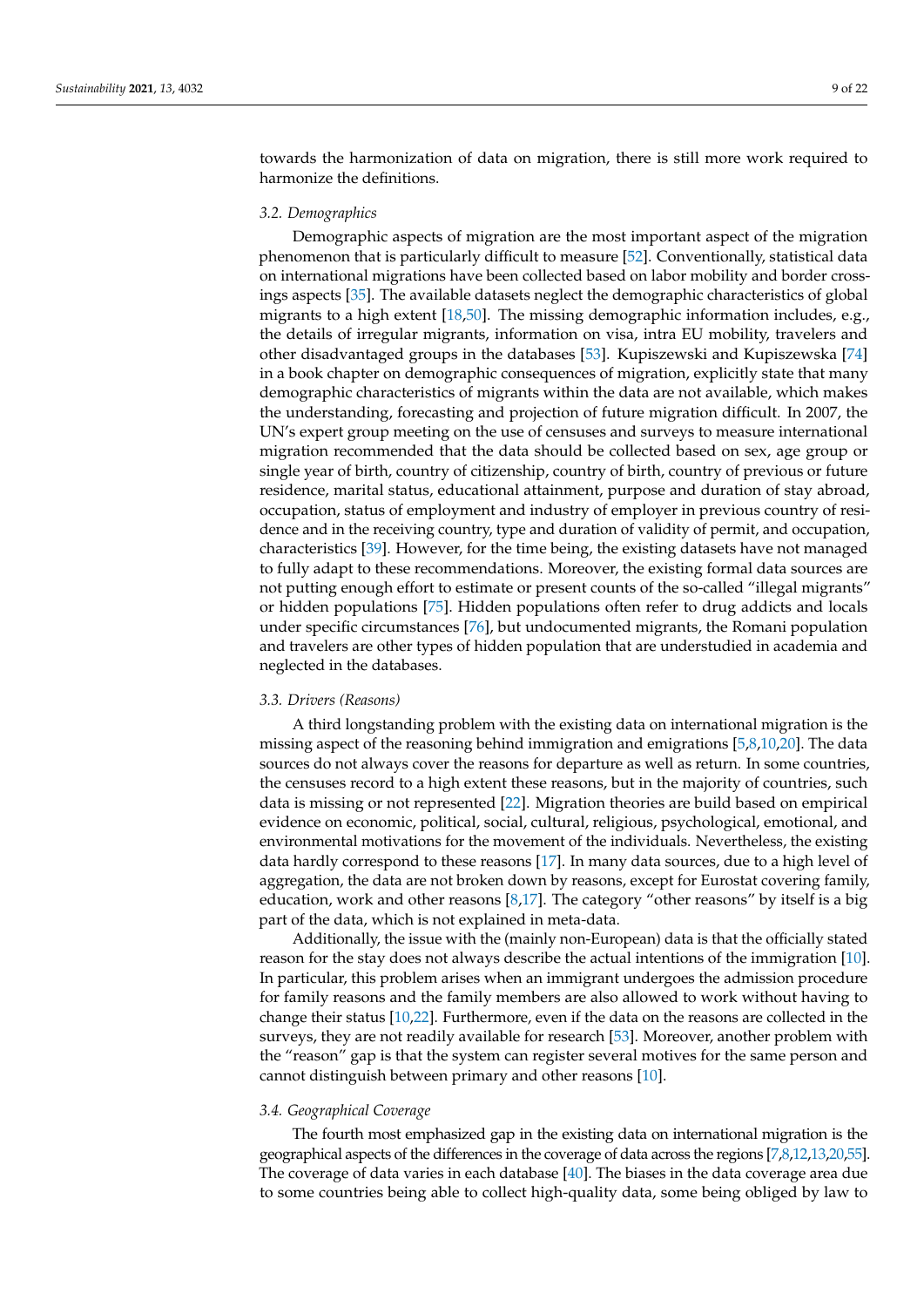collect data, and developing countries being considerably less well-documented than that of developed countries [\[19\]](#page-19-0). The differences in geography and coverage are not only in the developing countries but also in developed countries as some populations remain out of coverage [\[7\]](#page-18-6). The untraditional reasons behind drivers of migration are also, to some extent, linked to the geographic coverage of data as the data on migration stock does not include populations migrating, for instance, as a result of environmental changes and lifestyle. Moreover, for the countries for which the data do not exist, the UN and other organizations present estimation of migration stocks and flows. However, the problem

details [\[6\]](#page-18-5). The UN world migration report for 2020 puts forward recommendations for the need for further technical capacity for the countries that are not yet able to gather data on migration to develop a more comprehensive global picture of key aspects of migration [\[77\]](#page-20-33). With the development of technology and increase in means of transport for migration, e.g., air transportations, there are new ways of collecting data on migration flows. However, these methods are not advanced enough due to national governments' lack of interest and the national regulations on the ethics and ownership of the data.

with such estimation is not only the accuracy of the estimation and the methods used, but the limitation of estimations in terms of presenting the data with extended demographic

#### *3.5. Timeliness*

Failure in the timely supply of the data is another prominent challenge in the existing data on international migration. The data publishing time is often lagging behind, and it changes for every region and data source. Timely provided data assists the researchers and policymakers with relevant and accurate migration policies. Having access to timely data has been emphasized in the work of scholars as well as the UN and other international organizations [\[5,](#page-18-4)[36,](#page-19-20)[40,](#page-19-25)[44\]](#page-20-0). The 2014 independent advisory group on "Data Revolution for Sustainable Development" of the United Nations Secretary-General calls for, among others, timely and up-to-date data on international migration [\[5](#page-18-4)[,73\]](#page-20-29). Certain issues about timeliness are directly related to the harmonization of data on internal migration. The data are collected at lower levels, and then it is published by national governments and international institutions [\[8,](#page-18-7)[12](#page-19-19)[,15,](#page-19-29)[55\]](#page-20-11). Data collection is a very time-consuming process, and the period differs in each country. For instance, some countries publish the data on a yearly basis, while others release it on a two, three- and five-year basis. Projecting these data under one harmonized data for international migration degrades the quality of the data significantly.

# **4. Combing through the International Statistical Data Sources for the Gaps**

The previous section systematically reviewed the literature on international migration statistics to detect and conceptualize the gaps in data. The results show that the gaps could be to a high extent categorized under five major groups. The gaps include (i) inconsistency in definitions and measurements that challenges the combination and comparison of the data gathered from different countries, (ii) gaps in collecting data with little consideration for the demographic characteristics of migrants, not always recording the reason behind migrations, (iii) gaps in the coverage of data across geographical regions and (iv) gaps in timely availability of the data. This section systematically reviews the international statistical data sources on migration based on those five categories of the gaps to investigate to what extent the gaps are evident in the data sources. The review follows the criteria and strategy elaborated in the methodology section.

# *4.1. Sources for International Migration Statistics*

Several international and regional organizations gather empirical data on international migrants. The United Nations Department of Social and Economic Affairs (UN DESA), OECD, Eurostat, the World Bank, UNICEF, McKinsey & Company, Economist Intelligence Unit and other UN agencies are among the most prominent data providers. In 2015, the IOM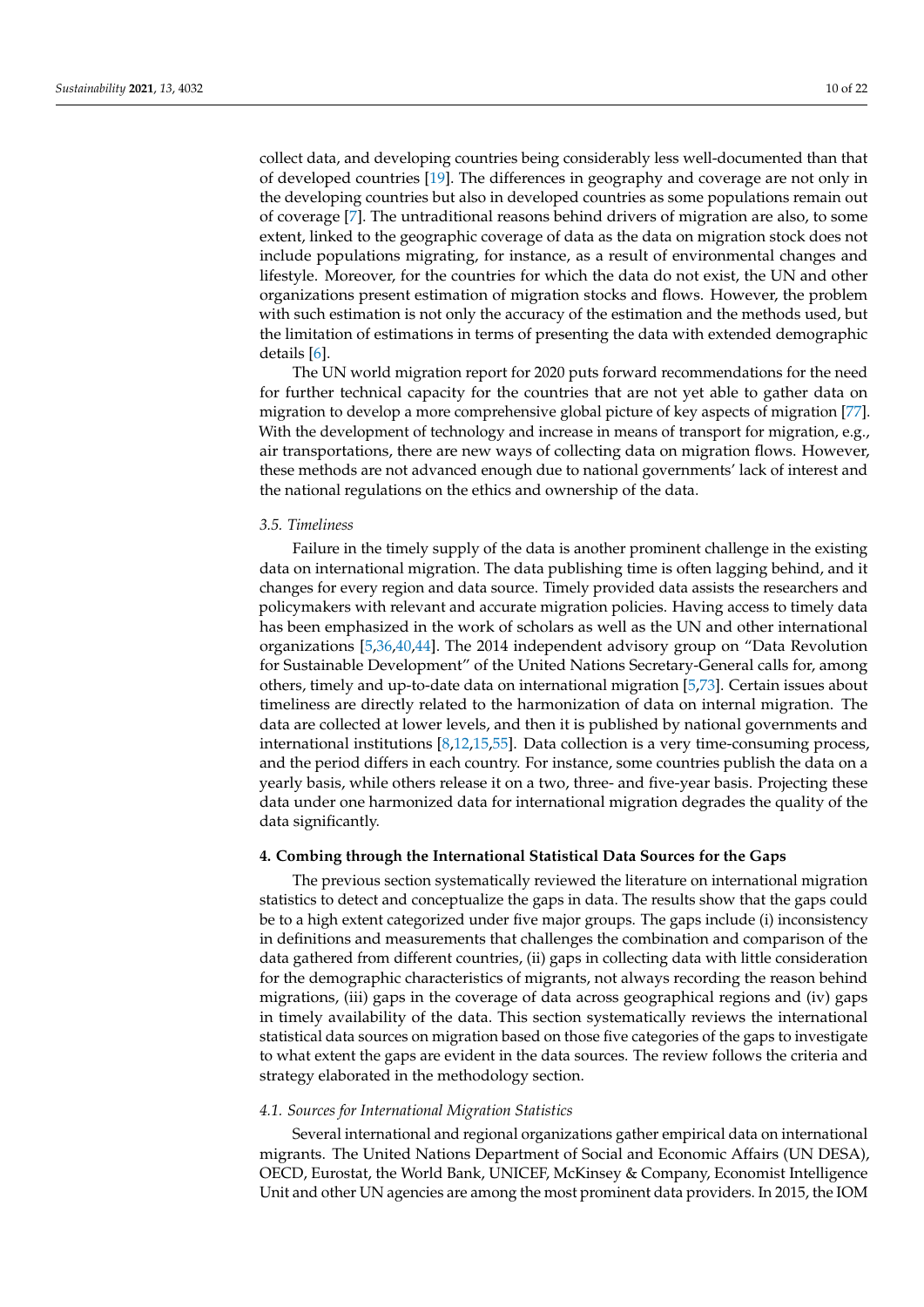established the Global Migration Data Analysis Centre (GMDAC). The IOM's GMDAC work closely with other agencies that are collecting data on migration, such as the European Commission's Knowledge Centre on Migration and Demography (KCMD), UN DESA, World Bank, UNICEF, McKinsey & Company, Economist Intelligence Unit, and the OECD to improve the collection, analysis and use of migration data for informed policies and programs. The GMDAC hosts the "Migration Data Portal", which aims at gathering the data that are scattered across different organizations and agencies. The portal does not collect the data by itself but serves as a single access point to timely, comprehensive and reliable migration statistics for policymakers, national statistics officers, journalists and the general public [\[5\]](#page-18-4). While the GMDAC's Migration Data Portal is considered to be a great development towards data harmonization, the gaps in international migration data remain highly problematic [\[44\]](#page-20-0). Table [2](#page-11-0) provides a summary of the review results for the given data sources and the subsequent sections explain the gaps in detail.

# *4.2. UN DESA*

The UN DESA data are derived from population censuses, population registers, and national representative surveys of the UN member states. The countries that are not able to record data on migration, the UN presents an estimation of the statistics for those countries based on total international migration stock, age, sex, origin and destination.

| Table 2. Reviewing the gaps in international migration data sources. |  |  |  |  |
|----------------------------------------------------------------------|--|--|--|--|
|----------------------------------------------------------------------|--|--|--|--|

| <b>Data Sources</b> | <b>Definitions</b>                                                                                                                                                                                                                      | <b>Drivers (Reasons)</b>                                                                                                                                                                                                                                                                   | Geography                                                                                                                                                                                                                             | Demographics                                                                                                                                                                                                                                                                                         | <b>Timeliness</b>                                                                                                                                                                     |
|---------------------|-----------------------------------------------------------------------------------------------------------------------------------------------------------------------------------------------------------------------------------------|--------------------------------------------------------------------------------------------------------------------------------------------------------------------------------------------------------------------------------------------------------------------------------------------|---------------------------------------------------------------------------------------------------------------------------------------------------------------------------------------------------------------------------------------|------------------------------------------------------------------------------------------------------------------------------------------------------------------------------------------------------------------------------------------------------------------------------------------------------|---------------------------------------------------------------------------------------------------------------------------------------------------------------------------------------|
| <b>UN DESA</b>      | The data for each<br>country is<br>collected under<br>different<br>definitions and<br>measures and is<br>compiled as a<br>foreign-born<br>population.                                                                                   | The indicators in the<br>databases do not<br>present information on<br>the reasons and<br>drivers of<br>international migrants.                                                                                                                                                            | Covers the data<br>from 232 countries<br>or areas. The<br>countries and<br>regions are<br>grouped into more<br>developed regions,<br>less developed<br>regions and least<br>developed<br>countries for<br>statistical<br>convenience. | International<br>migrant stock by age,<br>sex and origin. It<br>fails to collect or<br>gather data under<br>more specific<br>demographic<br>characteristics of<br>migrants.                                                                                                                          | Estimates refer to 1<br>July of the<br>reference year,<br>namely 1990, 1995,<br>2000, 2005, 2010,<br>2015 and 2019.                                                                   |
| <b>OECD</b>         | The data are<br>provided by<br>member states,<br>and they are not<br>necessarily based<br>on common<br>definitions and<br>measures; and<br>therefore, the<br>OECD generally<br>describes the<br>migrants as a<br>foreign<br>population. | The reason for<br>migration is of less<br>concern for the OECD<br>database. Only the<br>worksheets on<br>permanent migration<br>inflows include<br>drivers, such as family,<br>family members of the<br>workers, workers, free<br>movements,<br>humanitarian reasons<br>and other reasons. | The data covers<br>statistics for all<br>OECD member<br>countries and<br>Russia.                                                                                                                                                      | The OECD data<br>cover employment<br>rates,<br>unemployment,<br>participation rates,<br>and to some extent,<br>the sex, country of<br>birth and citizenship<br>of immigrants across<br>the countries. The<br>other demographic<br>specifications of the<br>migrants are not<br>included in the data. | The data are<br>available from<br>1995 to 2016 and<br>updated on an<br>annual basis:<br>however, major<br>gaps exist in the<br>statistics provided<br>by countries for<br>some years. |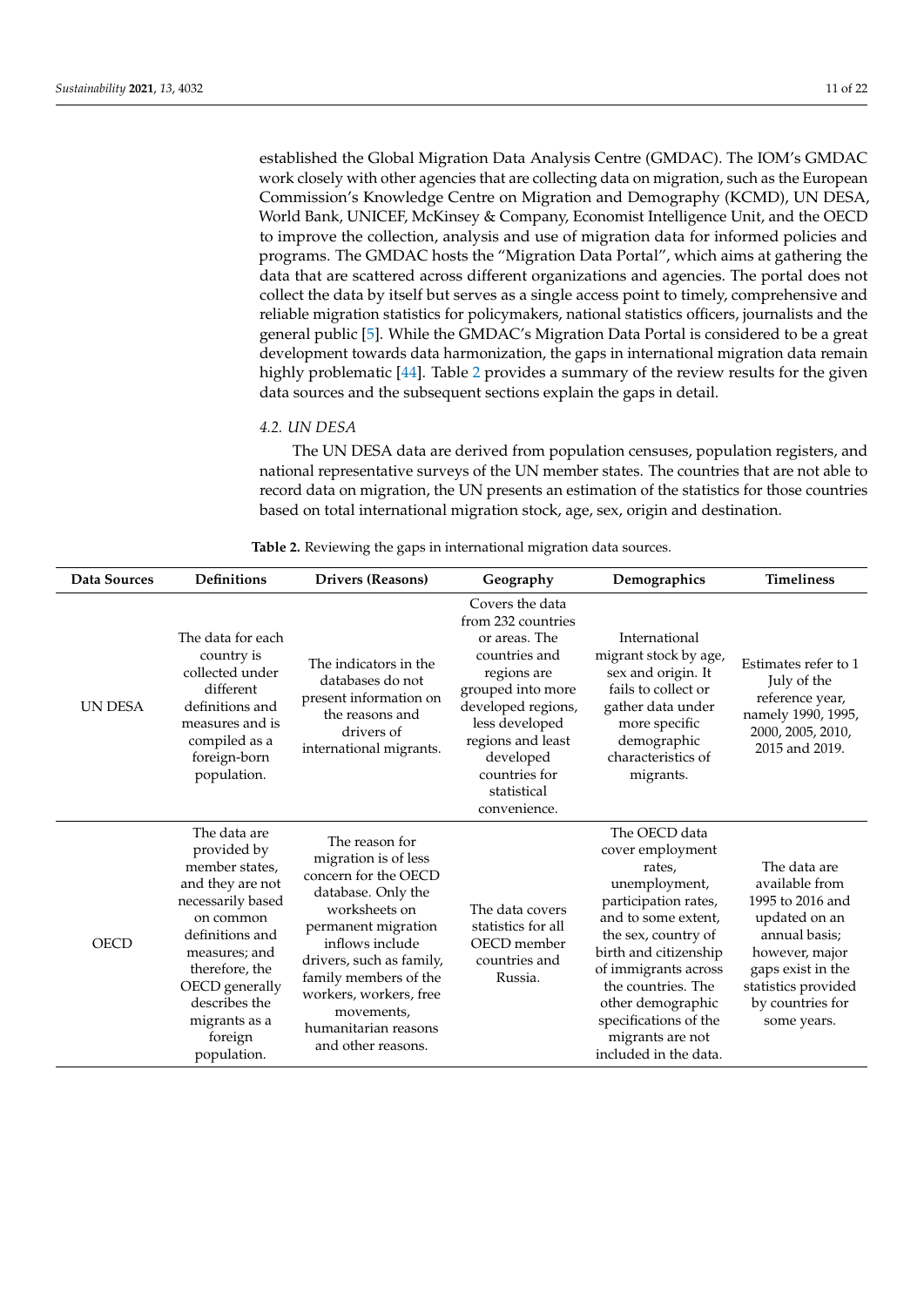<span id="page-11-0"></span>

| Data Sources | <b>Definitions</b>                                                                                                                                                        | <b>Drivers (Reasons)</b>                                                                                                                                                                                                                                                                                                                                                                                                       | Geography                                                                                                                                  | Demographics                                                                                                                                                                                                                                                                                                                                                                                                     | <b>Timeliness</b>                                                                                                                                                                                                                                                 |
|--------------|---------------------------------------------------------------------------------------------------------------------------------------------------------------------------|--------------------------------------------------------------------------------------------------------------------------------------------------------------------------------------------------------------------------------------------------------------------------------------------------------------------------------------------------------------------------------------------------------------------------------|--------------------------------------------------------------------------------------------------------------------------------------------|------------------------------------------------------------------------------------------------------------------------------------------------------------------------------------------------------------------------------------------------------------------------------------------------------------------------------------------------------------------------------------------------------------------|-------------------------------------------------------------------------------------------------------------------------------------------------------------------------------------------------------------------------------------------------------------------|
| Eurostat     | Differences in<br>definitions and<br>practices of<br>producing<br>statistics exist<br>between<br>countries.                                                               | The only statistics<br>available linked to<br>drivers (reasons for<br>migrating) concern the<br>reasons for the first<br>permit, family reasons,<br>education or<br>employment.                                                                                                                                                                                                                                                | The statistics<br>available from<br>Eurostat are<br>collected for the<br><b>EU Member States</b><br>and EFTA<br>countries.                 | Eurostat provides<br>breakdowns of the<br>statistics by various<br>characteristics,<br>usually age, sex,<br>country of birth and<br>citizenship. For<br>many topics (e.g., on<br>"Demography and<br>migration" and<br>"Migrant<br>integration"),<br>Eurostat also allows<br>for comparison with<br>non-migrants. Data<br>on minors are also<br>presented, especially<br>on "Asylum and<br>managed<br>migration". | The data are<br>presented for each<br>year, and it is set to<br>be published<br>during the<br>one-year time<br>period. However,<br>it usually takes<br>about two years to<br>make the new data<br>available.                                                      |
| IOM          | The definitions<br>for the collected<br>data may differ<br>in different<br>countries, which<br>affects the<br>comparability<br>and reliability of<br>the statistics.      | The data are collected<br>on repatriation,<br>resettlement and<br>returns of refugees,<br>victims of trafficking,<br>stranded transit<br>migrants, internally<br>displaced person,<br>unsuccessful asylum<br>seekers, and soldiers<br>who participated in<br>demobilization<br>programs.                                                                                                                                       | The organization<br>publishes the data<br>gathered as a result<br>of its operational<br>missions and<br>projects in over 133<br>countries. | The data are<br>presented based on<br>66 variables on the<br>sociodemographic<br>profile of victims,<br>e.g., gender or level<br>of education, the<br>trafficking process<br>and the exploitation<br>type.                                                                                                                                                                                                       | The data collected<br>routinely from<br>over 133 countries<br>by IOM as part of<br>their operative<br>missions are<br>collected and<br>published online<br>on an irregular<br>basis. There is a<br>minimum of<br>one-year lag in the<br>data published<br>online. |
| <b>UNHCR</b> | The numbers<br>suffer from the<br>issue of<br>compatibility in<br>understanding<br>and definitions<br>of the type of<br>population used<br>by each UNHCR<br>member state. | Collects data on<br>refugees, asylum<br>seekers, internally<br>displaced persons<br>(IDPs), returned<br>refugees, returned<br>IDPs, stateless persons<br>and others since 1951.<br>The category "others"<br>include individuals,<br>who do not necessarily<br>fall directly into any<br>other groups, but to<br>whom the UNHCR<br>extends its protection<br>and/or assistance<br>services based on<br>humanitarian<br>grounds. | The data are<br>collected in the<br>areas where the<br>agency is active<br>and from the<br><b>UNHCR</b> member<br>states.                  | The data are broken<br>down by sex, age, as<br>well as by location<br>within the country of<br>residence, whenever<br>available.                                                                                                                                                                                                                                                                                 | On an irregular<br>basis.                                                                                                                                                                                                                                         |

**Table 2.** *Cont.*

UN DESA provides estimations on International Migrant Stock for the years 1990, 1995, 2000, 2005, 2010, 2015 and 2019 and is available for all countries and areas of the world. The estimations encompass information from the official statistical sources on foreign-born and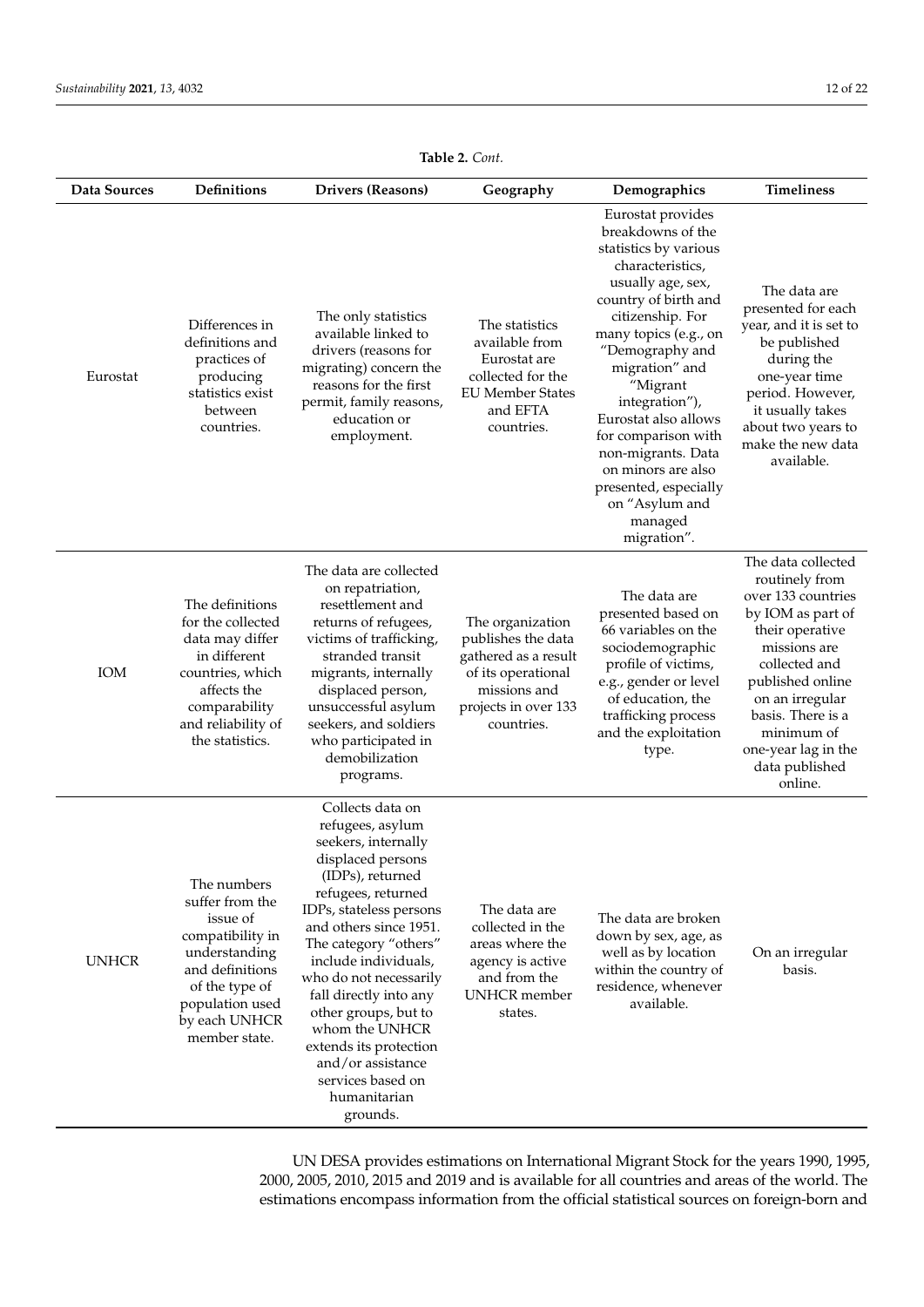the foreign population. The UN DESA distinguishes the countries based on developed regions, less developed regions and the least developed countries. The developed regions include Northern America, Japan, New Zealand, Australia, and Europe, and less developed countries are most countries in Africa, Asia (excluding Japan), Latin America, and smaller islands. The least developed regions are comprised of the 47 nations defined by the General Assembly of the UN. The migrant stock data of the UN is publicly available in five tables with demographic characteristics, such as age group and gender, and three tables by country of origin and destination. The data are accompanied by a brief meta-data note prepared by the UN statistical team. The metadata does not elaborate on the methods that were arranged, complied and estimated.

#### 4.2.1. Definitions and Measures

We investigated the gaps in definitions and measures in the data provided to the UN DESA datasets by member states. The data presented in the UN DESA portal are acquired from the censuses and population registers of UN member states, where available, and the remaining are estimations based on foreign-born population of other data sources. However, compiling data from multiple sources and origin is an extremely complicated task for presenting accurate harmonized data on international migration. The UN DESA datasets use rather broader definitions to overcome this problem. For instance, if the census data provide explicit data on the stock of refugees, migrant workers, family reunification migrants, the UN DESA present such under foreign-born and foreign population categories. Additionally, the foreign-born and foreign population are the considerably broad descriptions for representing international migrant stocks.

Another challenge for the UN DESA is the variations in national regulations and administrative data collection procedures. Country of citizenship could be used as a basis for identifying international migrants, whereas country of citizenship could refer to a different population, given the country. Some countries provide citizenship to migrant children upon birth, and some other issue citizenship by the nationality or ethnic background of the parents, even when they live abroad. A major issue with the UN DESA data is that there is not sufficient information provided about the definitions of data from source countries and methods of data compilations in the metadata.

#### 4.2.2. Drivers

The UN DESA data mainly report the stock of migrants with limited focus on the reasons and drivers of migration. The UN DESA, to some extent, distinguishes between refugees and forced migration and other categories of migrants as a whole. Additionally, the estimations are presented for the stocks and variables, such as sex, age, countries of destination and origin are feasible to include. However, the reasoning behind the migration is yet to be included in the data except for the refugees. On the UN DESA website, some data that have been collected during the UNICEF operations and contribution of UNICEF member states are published online. These data are more detailed in terms of demographic and social variables, but the reasons behind those migrations are not covered or at least not published online.

#### 4.2.3. Geographic Coverage

UN DESA covers a broad range of countries, states and regions around the world. The empirical and estimated data are available for about 232 countries and areas. However, as explained previously, the countries and regions are divided into developed regions, less developed regions and least developed regions. Therefore, the data coming from each division differs significantly in terms of coverage quality. The data for less and least developed regions is not of high-quality, and the coverage is also based on estimations mainly, and developed countries like members of the EU, EFTA and OECD are obliged to provide statistics on their emigrations and immigrations. The inequality in data coverage is a highly problematic issue for projecting international migration statistics. Only in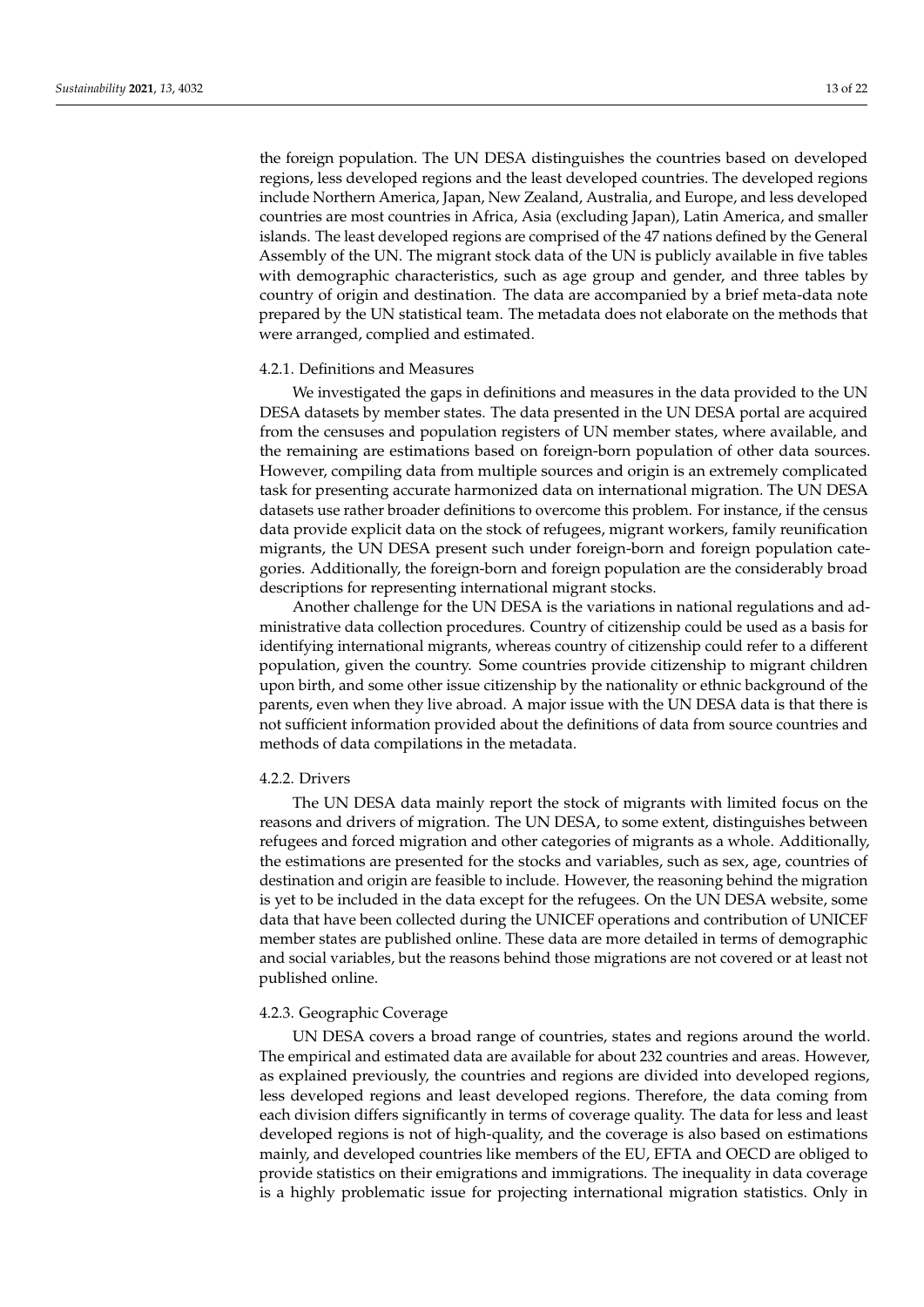sub-Saharan Africa, over 14 percent of the countries did not have the ability to update their information on their total number of international migrants since the 2000 round of population censuses [\[19\]](#page-19-0).

# 4.2.4. Demographic Characteristics

The International Migrant Stock 2019 datasets of the UN DESA release the estimations based on sex, age groups and countries of origin and destination for overall migrants and refugees. These are highly important characteristics. However, due to variations in the sources of the data and dependency of the UN on member states, having data with more specific demographic characteristics is still a challenge for the UN DESA. For the data with more precise variables on characteristics, the UN DESA refers to local data-providing institutions. The UN agencies' data are available with better characteristics, however. For instance, the demographic characteristics of data by the UNHCR are explained in the coming sections.

### 4.2.5. Timeliness

Presenting timely data is complex for several reasons. First, a high amount of coordination is needed to compile the data from all areas and regions. Second, many countries and areas are not able to collect data. Hence, for those countries, estimations are required, which is a relatively timely process. Third, for many countries, having timely data on migration is not a priority, and it is very time-consuming to receive data from them on a regular basis. Finally, the sources for data from many countries and regions are the national census data, and census data are not evenly projected across countries. Currently, the UN DESA estimates are available for the years 1990, 1995, 2000, 2005, 2010, 2015 and 2019. There are some improvements in the timely publication of data by the UN. For instance, the last round of estimations was released in 2017, which was eventually updated in 2019.

# *4.3. OECD*

The OECD manages three major databases on migration data, namely the OECD international migration database, database on immigrants in OECD countries and indicators of immigrant integration. The OECD international database presents data on annual flows, stocks and acquisition of nationality by foreign-born and foreigners across OECD member states. The database on OECD database on immigration provides comparative information on a relatively broader range of demographic and labor characteristics of immigrants living in OECD countries and countries cooperating with the OECD. The indicators of the immigrant integration portal provide a set of indicators of immigrant integration in the field of employment, education, skills, social inclusion, civic engagement and social cohesion. Below, we present the results of the review of OECD data based on five gap categories.

## 4.3.1. Definitions and Measures

The data for OECD databases is acquired from the member state's national correspondents. In addition to the OECD member states, the Russian Federation also contributes to the OECD data as part of its partnership with the OECD. The data provided to OECD by contributing countries are not necessarily under unified definitions and measures as the data are collected under different definitions in member states. The OECD broadly defines the migrants as foreign-born population and foreigners (foreign population). These broad titles for defining migration are due to a lack of unified definitions by data providers. In the datasets, 'foreign population' is used to describe all types of migrants, and the terms inflow and outflow are used for entrance and exit of all types of migrants.

The OECD data are derived from population registers, residence permits, labor force surveys and census sources. Many countries provide statistics from the population register on the number of residence permits, stocks and flow of migrants. Other countries use censuses to produce data with the same specifications. Using national registers and permit data for showing the stocks and flows could neglect some migration population from the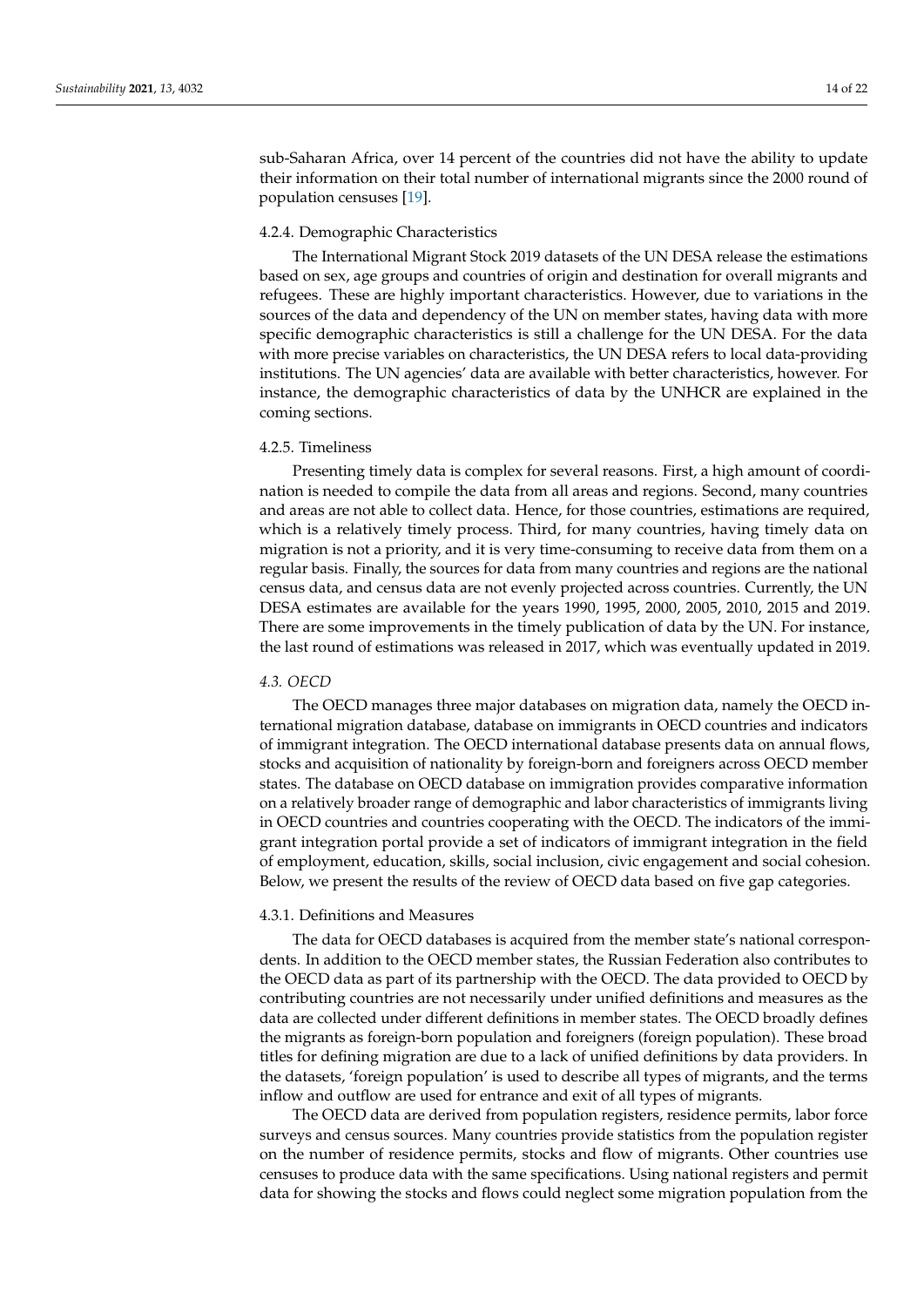records. For instance, people and family members of migrants who can travel without a permit for the reasons of free movement regimes are left out of the official statistics. In addition, many countries are not able to record the population who emigrate.

The records from the census are usually more accurate with many advantages, but not many countries collect census data. In recent years, the OECD uses labor force survey data, which is relatively better in terms of definitions and measurements, particularly on the questions of nationality, place of birth, labor market activity and so forth. The improvement in the OECD data compared to other data providers also includes the coverage to some extent of unrepresented populations, such as undocumented populations.

# 4.3.2. Drivers

Similar to UN DESA, the OECD database is also focused on migration stock rather than migration flows. The flows are covered within the databases, but some important variables that show the drivers of migration and the reasons behind migrations are yet to be included. The datasets on permanent migration flow included some variables, such as family migrants, workers, family members of migrants, migration based on free movement, migration permits on humanitarian grounds, and a category of "other migrants" on reasons for migration. However, the mentioned variables are not always explained in the metadata and statistical annexes of the data. Moreover, most of the OECD data are complemented by the UN agencies and Eurostat data.

#### 4.3.3. Geographic Coverage

The OECD provides data at international and OECD member state levels. Stock and flows data are generally from the OECD members and partner countries, and emigration data are global. The data for Russia and on Golan Heights, East Jerusalem and Israeli settlements in the West Bank is recorded by Israel. Cyprus data are not unified; Southern Cyprus, which is controlled by the government of the Republic of Cyprus, provides data to the OECD.

# 4.3.4. Demographic Characteristics

Depending on the database and types of migrations in the datasets, the OECD provides data based on different demographic characteristics. The main database on immigrants in OECD countries contains data on immigrants by citizenship and age, detailed occupation, duration of stay, field of study, labor force status, occupation, sector and sex and age. The OECD international migration database provides data on inflows of foreign populations by nationality, outflows of foreign populations by nationality, inflows of asylum seekers by nationality, stock of foreign-born populations by country of birth, stock of foreign population by nationality, acquisition of nationality by country of former nationality, stock of foreign-born labor by country of birth and stock of foreign labor by nationality. Moreover, the other datasets provide the data by employment, unemployment and participation rates by place of birth and sex as well as employment rates by place of birth and educational attainment for age groups 25–64 details.

The OECD and the European Commission implemented a joint project to create a Migration Demography Database. The project monitors the demographic impact of migration and mobility on labor force dynamics. The project investigates the role of migrants on labor markets, occupation and skills improvement. This project will have a considerable impact on understanding the demographics of migration across OECD and EU countries.

#### 4.3.5. Timeliness

The timeliness of the OECD data differs across databases. The data on the immigrant database are all retrieved from the census data 2000 round. The international migration database of the OECD provides annual data for the years 2000 to 2017. The datasets on employment and unemployment provide annual data for the years 2000 to 2018. The data on employment rates include annual data for the years 2000 to 2015. This shows that the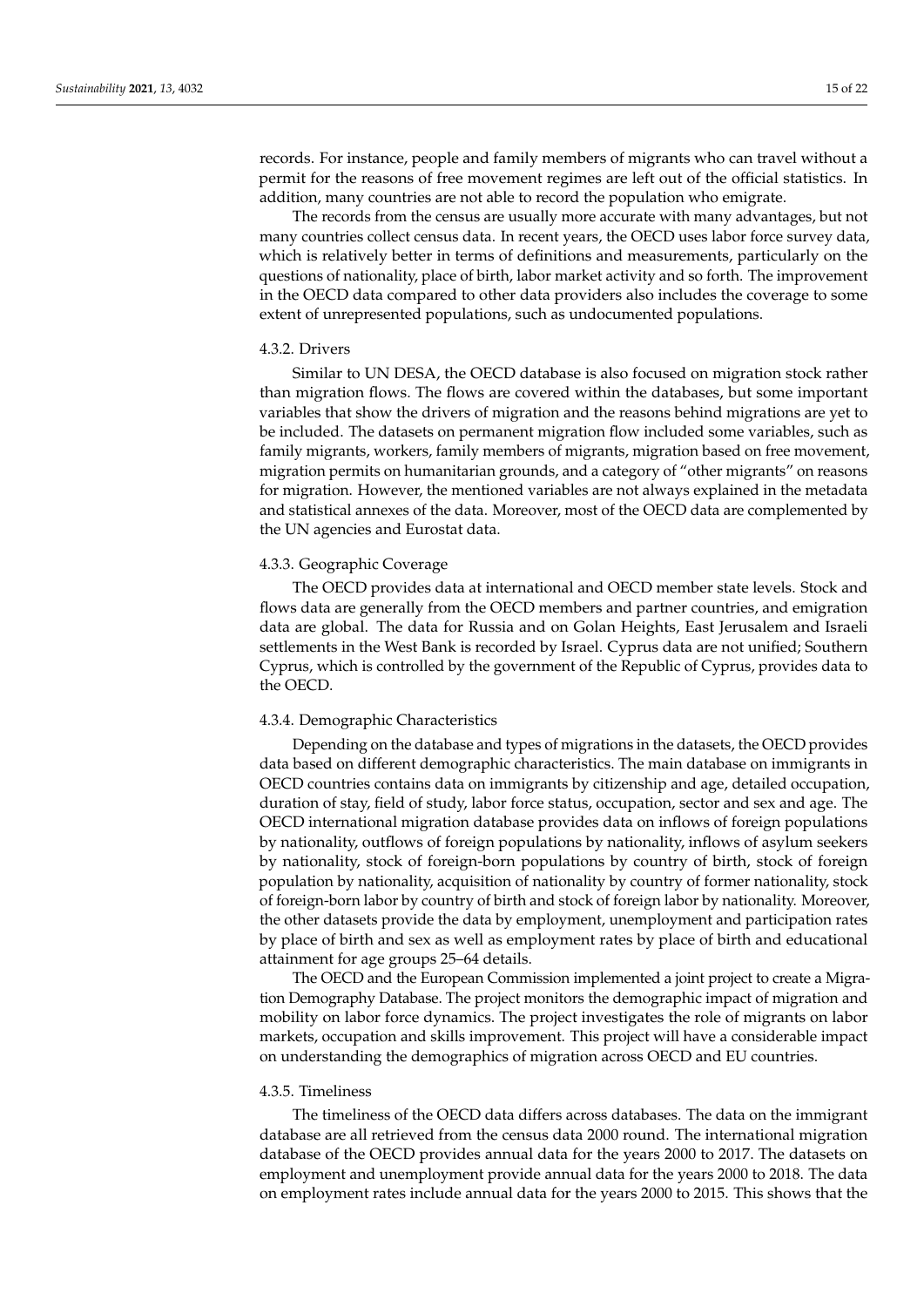time lag in the data is between two to 20 years. It is worth mentioning that since the EU member states are legally required to provide data for Eurostat, the EU countries' data are more updated than other regions in the OECD databases.

# *4.4. IOM*

IOM works with other UN Agencies and government and non-government organizations to support migrants while crossing borders and sometimes takes action in emergency situations. In the process of its migrant support missions, IOM collects data on border crossing and other operative missions. Moreover, IOM hosts the GMDAC migration data portal, discussed in the first section of this paper. The scope of our review is merely on the data contributed by IOM as an organization, not the GMDAC portal.

# 4.4.1. Definitions and Measures

The IOM data are specific to their operative missions, and since it is a single international organization supporting migrants with legally crossing the borders and recording the missing migrants, the definitions are unified at the organization level. However, the local authorities in different countries may have their own interpretation and definition of certain types of migrants.

#### 4.4.2. Drivers

The IOM presents data for over 133 countries and regions on repatriation, resettlement and returns of refugees, victims of trafficking, stranded transit migrants, internally displaced person, unsuccessful asylum seekers, and soldiers who participated in demobilization programs [\[38\]](#page-19-23).

#### 4.4.3. Geographic Coverage

IOM provides data for the countries and regions where they are active and have operative missions. Currently, IOM has more than 480 Country Offices and Sub-offices worldwide.

#### 4.4.4. Demographics Characteristics

The organization provides data based on 66 sociodemographic variables on the profile of victims, including education, sex, trafficking regions, type of exploitations, among others. Since the data are on vulnerable populations, the information remains confidential.

#### 4.4.5. Timeliness

Although the IOM data are gathered at the institutional level, the information is usually updated with a considerable time lag. The statistics on assisted voluntary returns exist for the years 2012 to 2018, and for missing migrants', information is available until 2020.

#### *4.5. Eurostat*

The statistical office of the European Union, the Eurostat, provides rather comprehensive data on migration compared to other international migration statistical sources. Eurostat's data on migration include annual statistics on immigration and emigration flows by various breakdowns, including country of birth, citizenship, regional level and demographic indicators, such as total fertility rates, life expectancy, median age, and naturalization rate. The Eurostat also provides annual data on the demography of migration and population projections. Moreover, Eurostat provides data on asylum and managed migration on the number of asylum applicants and decisions on applications, issued residence permits, statistics on the enforcement of immigration legislation and children in migration. Additionally, Eurostat provides data on migrant integration, which includes information on the integration of migrants in their host country by looking at rates of employment, education, health, social inclusion and active citizenship.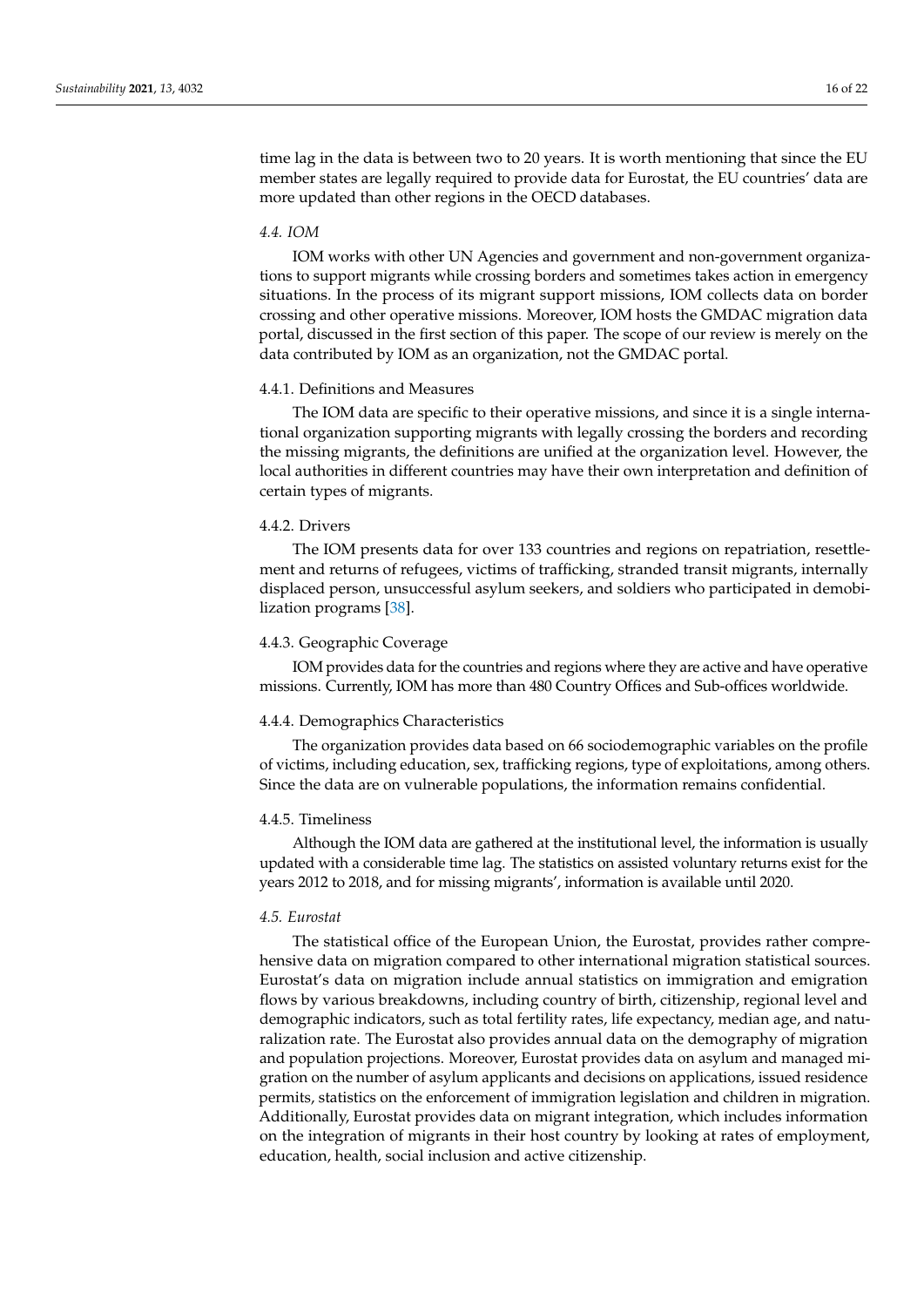#### 4.5.1. Definitions and Measures

The data are recorded by member states on an annual basis and are supplied to Eurostat by the national statistical authorities of the EU-27 Member States. The Eurostat data comes from administrative sources, mirror statistics, sample surveys and migrant population statistics based on estimations of the member states [\[78\]](#page-21-0). The administrative data correspond to sources from population registers, registers of foreigners, registers of residence or work permits, health insurance registers and tax registers. The EU regulation on migration statistics and the EU institutions working on migration constantly demand improving the comparability of migration data through unified statistics from member state sources, but providing data under a unified definition is much complex. The complexity lies behind the differences in method and definitions within the administrative systems of all 27 member states and the varying methods of estimation.

#### 4.5.2. Drivers

The Eurostat statistics provide the data based on reasons and drivers of migration. In comparison to other data-providing organizations, Eurostat's data on flows and stocks cover more comprehensively the reason behind migration. It classifies the data based on regular and irregular border crossings, type of visa and permits issued, family reason and migration based on humanitarian grounds. The data based on other reasons, such as environmental change, lifestyle migration, ideological beliefs and others, are not recorded.

## 4.5.3. Geographic Coverage

The Eurostat data are available for the EU Member States, EFTA countries and sometimes for candidate EU member countries like Turkey and other eastern European counties. The emigration data includes migration from all corners of the world to the EU. The Eurostat database presents the data based on different geographic levels and regions. This includes the country level, NUTS-1, which is the macro-regional level, NUNTS-2 the regional and subregional, including provinces and NUTS-3 subregional level, including provinces and metropolitan areas, where applicable. The review shows that the data coverage of the Eurostat is more complete than other databases.

#### 4.5.4. Demographics Characteristics

Age groups, sex, country of birth, country of citizenship and sometimes country of the previous residence are the main demographic characteristics of migrants in the Eurostat datasets. The Eurostat believes that the existing statistics should go beyond these limited demographic characteristics and cover more inclusive socioeconomic aspects of migratory movements of migrants and their descendants [\[79\]](#page-21-1). A prominent problem with current Eurostat data is that for a large proportion of the population, no demographic characteristics and reasons for migration are mentioned, and these statistics are sorted under the category "others".

## 4.5.5. Timeliness

The Eurostat data covers statistics since 1990, with some disruptions due to regulatory and methodological changes. Since 2009, annual data are available on migration. However, the data are not published on a timely basis, and there is usually a gap of one to five years until the datasets are fully updated.

# *4.6. UNHCR*

The United Nations High Commissioner for Refugees (UNHCR) is one of the major UN agencies working on refugee issues around the world. The UNHCR also collects data on the population they work with which include internally displaced persons, asylum seekers, people with refugee status, returned migrants, returned internally displaced persons, among others. Additionally, the UNHCR collects data for people who do not directly fall under the above-mentioned categories and are vulnerable. The data mainly cover the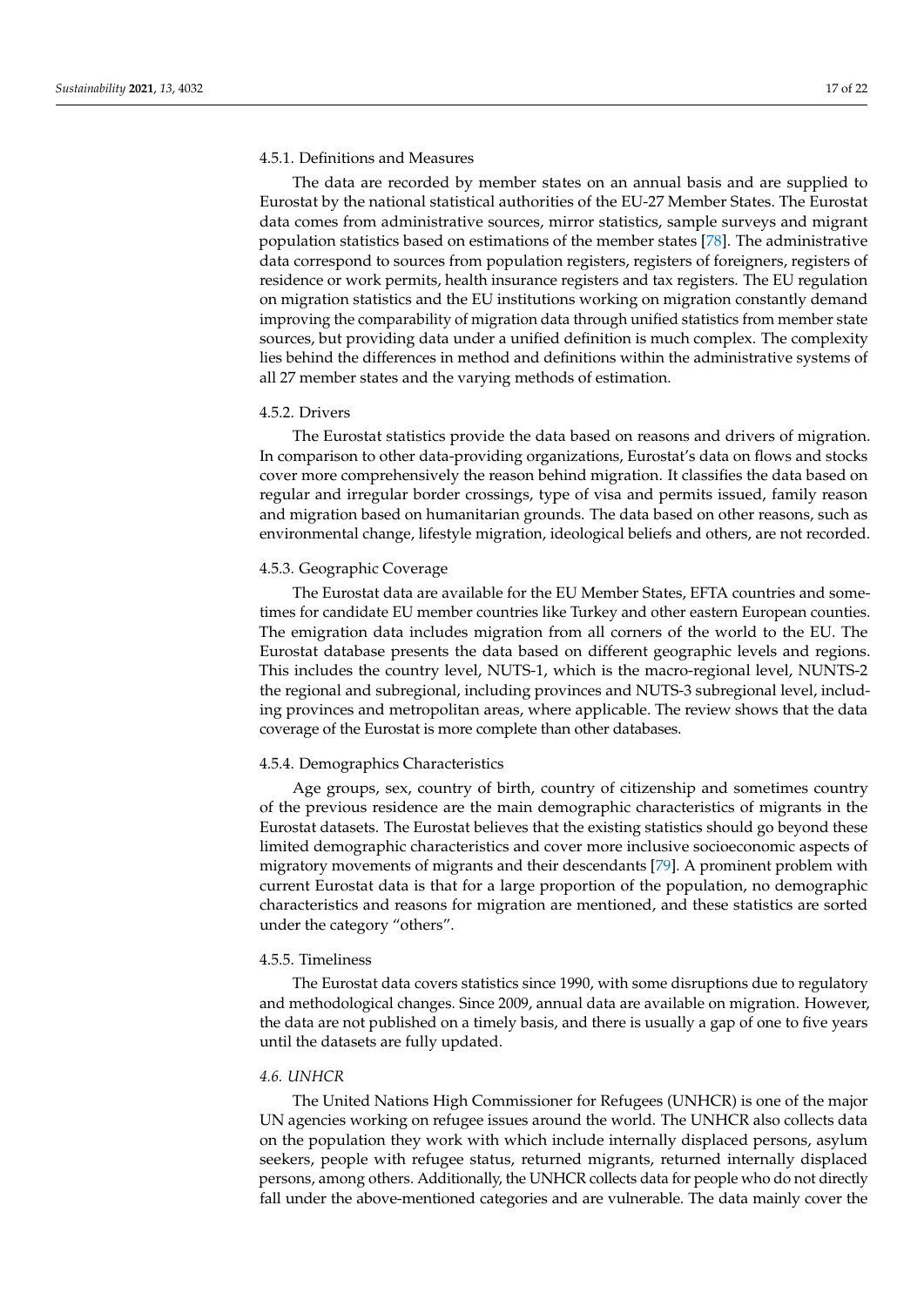general composition of the population undercover, like country or area of residence, origin and displacements.

## 4.6.1. Definitions and Measures, Reasons, Geographic Coverage and Timeliness

The UNHCR data are collected as part of the work of UNHCR country and regional offices. Therefore, the definitions and comparability are not an issue with such data. However, the perceptions and understanding of issues across the country and local levels where the data are collected might differ from one country or region to another. For instance, in Costa Rica, a stateless person is someone with an undetermined nationality, while in Haiti, it refers to an individual without a nationality who was born in the Dominican Republic before January 2010. Compared to the other data-providing organizations, the UNHCR data are published much timelier. However, there are stills a time lag of at least one year for the data to be online.

#### 4.6.2. Demographics Characteristics

The UNHCR statistics are available since 2000, and the details include sex, age, and often location at the country of residence.

## **5. Discussion**

Considering the complexity of the migration phenomena and its link to the SDGs, from the perspective of international migration statistics, we conducted a two-phase study. In the first stage, we conducted a systematic review of over 940 articles, books, book chapters, official documents, policy papers and reports to identify the evidenced gaps in the international migration data. Our results demonstrate that significant gaps could be categorized under (1) definitions and measures, (2) drivers or reasons behind migration, (3) geographic coverage of the data, (4) gaps in demographic characteristics and (5) the time lag in the availability of data.

The second phase of the study concentrated on diagnosing these gaps within major international organizations collecting migration statistics. Our main findings indicate that these gaps are not mutually exclusive, and they are interlinked. We also argue that the quality and availability of both migration flows and stock data vary across regions and countries. Although developing and disadvantaged countries are the main sending countries, migration statistics rely on the arrival of the immigrants, and hence the host (developed) countries collect more indicators, more detailed and recent data. Yet, this deepens the shortcoming regarding the emigration statistics.

In addition, timeliness is directly associated with the harmonization of data. The harmonization challenge is rooted in the bureaucratic process times and differences between institutes and organizations, but more important, in the definition of differentials. Even with substantial UN recommendations for progressive harmonization, there are still no internationally well-accepted definitions of migrants and the different types of migration. Comparability of migration data (including migration types) across countries is only possible when the legislative and regulatory definitions, which determine the particular national data collection means and methods, are harmonized. Until such harmonization is achieved, the metadata should be at least adapted to sustain clarification of the indicators.

Furthermore, every data source for international migration refers to census and register data for the indicators of migration stocks, both having shortcomings for making data available timely. Census data have their own pitfalls, such as large time intervals between waves (usually collected every 10 years), not including detailed information on migration drivers (reasons), or varying implementations for refugees and asylum seekers. To compensate for these, register data are usually deployed. However, national administrative registers are mostly not suitable for cross-country comparisons and fail to cover irregular migrants, internally displaced people and the homeless. Across different regions, especially in the European Union, the deficiency in knowledge has caused ambiguity in the policies of the Union and member states, impacting the Union's constitutional goals, such as the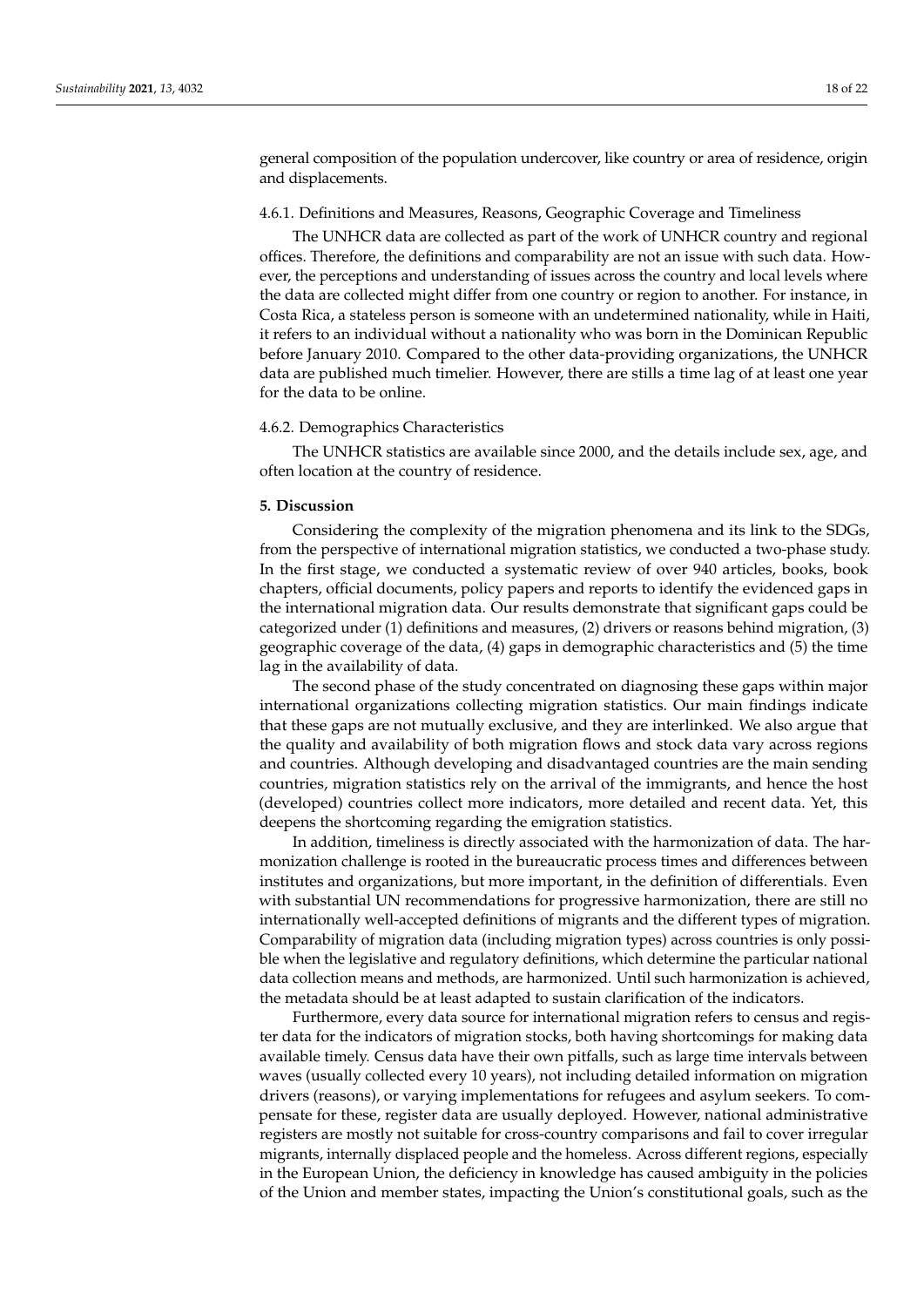right to free movement and social security [\[80\]](#page-21-2). In addition, passive policies can lead to disastrous effects for national and regional development and competitiveness [\[81\]](#page-21-3).

Finally, our findings illustrate that more data exist on convention-based international migrants, migrant stocks, labor migrants, family migrants and students, whereas fewer data are gathered on irregular migrations, smuggling, missing population, migration policies, return migration, and (e) migration flows. Additionally, measuring the progress towards the SDGs requires a comprehensive disaggregation of data. The under-coverage of migrants in data or overlooking the intersectional features of migration drivers impede not only the estimates for migration indicators but also the recognition of the migrants' necessities. Given the fundamental priority of "leaving no one behind" of the SDGs, the drawbacks in migration statistics obfuscate the achievability of the migration-related targets considering the fact that migrants and refugees are often marginalized, and the existing statistics are systematically lacking these groups.

**Author Contributions:** Conceptualization, T.B. and A.W.A.-Y.; methodology, A.W.A.-Y.; software, A.W.A.-Y.; validation, T.B., A.W.A.-Y.; formal analysis, T.B.; investigation, A.W.A.-Y.; resources, A.W.A.-Y. and T.B.; data curation, T.B.; writing—original draft preparation, A.W.A.-Y.; writing review and editing, T.B.; visualization, A.W.A.-Y.; supervision, T.B.; project administration, A.W.A.- Y.; funding acquisition, T.B. Both authors have read and agreed to the published version of the manuscript.

**Funding:** This research was funded by Horizon 2020, grant number 870661.

**Institutional Review Board Statement:** Not applicable.

**Informed Consent Statement:** Not applicable.

**Data Availability Statement:** The data used for the analysis are included in the text, and the additional data will be provided by the corresponding author upon request.

**Acknowledgments:** The authors would like to acknowledge Pieter-Paul Verhaeghe and Friedrich Heckmann for their comments on an earlier version of this work. We also thank Albert Ali Salah for his comments on improving the work during the TMC 2020 conference. We would like to extend our gratitude to Morgane Jourdain for proofreading the text and to the editors and reviewers of the journal for their highly valuable comments and suggestions provided during the review process. These all contributed to improvements in the clarity, focus, and scientific soundness and contribution of this research.

**Conflicts of Interest:** The authors declare no conflict of interest.

## **References**

- <span id="page-18-0"></span>1. Refugees, U.N.H.C. For Refworld|The Sustainable Development Goals and Addressing Statelessness. Available online: [https:](https://www.refworld.org/docid/58b6e3364.html) [//www.refworld.org/docid/58b6e3364.html](https://www.refworld.org/docid/58b6e3364.html) (accessed on 22 March 2021).
- <span id="page-18-1"></span>2. Resolution, A. RES/70/1. Transforming Our World: The 2030 Agenda for Sustainable Development. *Seventieth U. N. Gen. Assem. N. Y.* **2015**, *25*, 1–35.
- <span id="page-18-2"></span>3. United Nations. *General Assembly Resolution 71/1.*; United Nations: New York, NY, USA, 2016.
- <span id="page-18-3"></span>4. Willekens, F.; Massey, D.; Raymer, J.; Beauchemin, C. International Migration under the Microscope. *Science* **2016**, *352*, 897. [\[CrossRef\]](http://doi.org/10.1126/science.aaf6545)
- <span id="page-18-4"></span>5. Laczko, F. Improving Data on International Migration and Development: Towards a Global Action Plan. *Improv. Data Int. Migr. Agenda* **2016**, *2030*, 1–12.
- <span id="page-18-5"></span>6. Poulain, M.; Perrin, N.; Singleton, A.; THESIM Project. *THESIM: Towards Harmonised European Statistics on International Migration*; Hors collection; Presses universitaires de Louvain: Louvain-la-Neuve, Belgium, 2006; ISBN 978-2-930344-95-9.
- <span id="page-18-6"></span>7. de Beer, J.; Raymer, J.; van der Erf, R.; van Wissen, L. Overcoming the Problems of Inconsistent International Migration Data: A New Method Applied to Flows in Europe. *Eur. J. Popul. Rev. Eur. Démographie* **2010**, *26*, 459–481. [\[CrossRef\]](http://doi.org/10.1007/s10680-010-9220-z) [\[PubMed\]](http://www.ncbi.nlm.nih.gov/pubmed/21124647)
- <span id="page-18-7"></span>8. Kupiszewska, D.; Kupiszewski, M. *Harmonization of International Migration Data*; CARIM East-Consortium for Applied Research on International Migration: Warsaw, Poland, 2011.
- <span id="page-18-8"></span>9. Cooper, H.; Hedges, L.V.; Valentine, J.C. *The Handbook of Research Synthesis and Meta-Analysis*; Russell Sage Foundation: Thousand Oaks, CA, USA, 2019; ISBN 1-61044-886-3.
- <span id="page-18-9"></span>10. Fassmann, H.; Reeger, U.; Sievers, W. *Statistics and Reality: Concepts and Measurements of Migration in Europe*; Amsterdam University Press: Amesterdam, The Netherlands, 2009; ISBN 90-8964-052-5.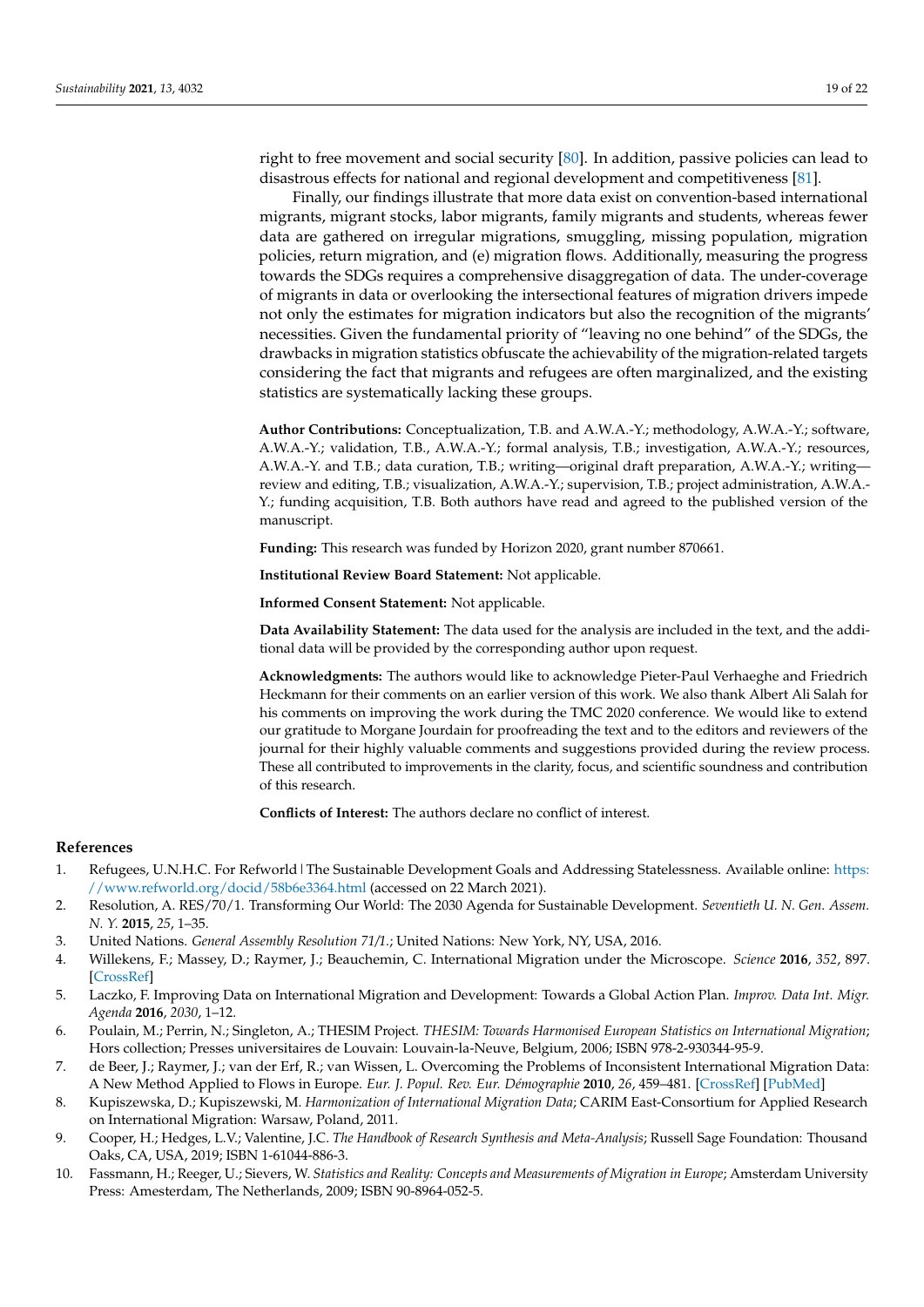- <span id="page-19-22"></span>11. Fron, P.; Lemaitre, G.; Liebig, T.; Thoreau, C. *Standardised Statistics on Immigrant Inflows Results, Sources and Methods*; Organisation for Economic Co-operation and Development: Geneva, Switzerland, 2008; pp. 1–24.
- <span id="page-19-19"></span>12. Kelly, J.J. Improving the Comparability of International Migration Statistics: Contributions by the Conference of European Statisticians from 1971 to Date. *Int. Migr. Rev.* **1987**, *21*, 1017–1037. [\[CrossRef\]](http://doi.org/10.1177/019791838702100406)
- <span id="page-19-4"></span>13. Kraly, E.P.; Gnanasekaran, K.S. Efforts to Improve International Migration Statistics: A Historical Perspective. *Int. Migr. Rev.* **1987**, *21*, 967–995. [\[CrossRef\]](http://doi.org/10.1177/019791838702100404)
- <span id="page-19-5"></span>14. Kraly, E.P.; Hovy, B. Data and Research to Inform Global Policy: The Global Compact for Safe, Orderly and Regular Migration. *Comp. Migr. Stud.* **2020**, *8*, 11. [\[CrossRef\]](http://doi.org/10.1186/s40878-019-0166-y)
- <span id="page-19-29"></span>15. Laczko, F. Migration Statistics: Let's Make Better Use of Existing Data. Available online: [https://migrationdataportal.org/blog/](https://migrationdataportal.org/blog/migration-statistics-lets-make-better-use-existing-data) [migration-statistics-lets-make-better-use-existing-data](https://migrationdataportal.org/blog/migration-statistics-lets-make-better-use-existing-data) (accessed on 15 July 2020).
- <span id="page-19-1"></span>16. Lemaitre, G. The Comparability of International Migration Statistics: Problems and Prospects. *Stat. Brief* **2005**, 9.
- <span id="page-19-31"></span>17. Migali, S.; Natale, F.; Tintori, G.; Kalantaryan, S.; Grubanov-Boskovic, S.; Scipioni, M.; Farinosi, F.; Cattaneo, C.; Benandi, B.; Follador, M. *International Migration Drivers*; Joint Research Centre: Ispra, Italy, 2018.
- <span id="page-19-30"></span>18. Skeldon, R. *Global Migration: Demographic Aspects and Its Relevance for Development*; United Nations: New York, NY, USA, 2013.
- <span id="page-19-0"></span>19. *UN DESA Handbook on Measuring International Migration through Population Censuses*; UN DESA: New York, NY, USA, 2017.
- <span id="page-19-2"></span>20. The Global Migration Group. *Handbook for Improving the Production and Use of Migration Data for Development*; Global Knowledge Partnership for Migration and Development (KNOMAD), World Bank: Washington, DC, USA, 2017.
- <span id="page-19-3"></span>21. Goldstein, S.; Goldstein, A. Surveys of Migration in Developing Countries: A Methodological Review. *Popul. Dev. Rev.* **1982**, *8*, 196.
- <span id="page-19-6"></span>22. Bilsborrow, R.E.; Hugo, G.; Oberai, A.S. *International Migration Statistics: Guidelines for Improving Data Collection Systems*; International Labour Organization: Geneva, Switzerland, 1997; ISBN 92-2-109517-7.
- <span id="page-19-7"></span>23. King, R. Geography and Migration Studies: Retrospect and Prospect. *Popul. Space Place* **2012**, *18*, 134–153. [\[CrossRef\]](http://doi.org/10.1002/psp.685)
- <span id="page-19-8"></span>24. Fox, D.M. Systematic Reviews and Health Policy: The Influence of a Project on Perinatal Care since 1988. *Milbank Q.* **2011**, *89*, 425–449. [\[CrossRef\]](http://doi.org/10.1111/j.1468-0009.2011.00635.x)
- <span id="page-19-9"></span>25. Gagnon, A.J.; Zimbeck, M.; Zeitlin, J. Roam Collaboration Migration to Western Industrialised Countries and Perinatal Health: A Systematic Review. *Soc. Sci. Med.* **2009**, *69*, 934–946. [\[CrossRef\]](http://doi.org/10.1016/j.socscimed.2009.06.027)
- <span id="page-19-15"></span>26. Ganann, R.; Ciliska, D.; Thomas, H. Expediting Systematic Reviews: Methods and Implications of Rapid Reviews. *Implement. Sci.* **2010**, *5*, 56. [\[CrossRef\]](http://doi.org/10.1186/1748-5908-5-56)
- 27. Jones, M.L. Application of Systematic Review Methods to Qualitative Research: Practical Issues. *J. Adv. Nurs.* **2004**, *48*, 271–278. [\[CrossRef\]](http://doi.org/10.1111/j.1365-2648.2004.03196.x)
- <span id="page-19-10"></span>28. Pham, M.T.; Rajić, A.; Greig, J.D.; Sargeant, J.M.; Papadopoulos, A.; McEwen, S.A. A Scoping Review of Scoping Reviews: Advancing the Approach and Enhancing the Consistency. *Res. Synth. Methods* **2014**, *5*, 371–385. [\[CrossRef\]](http://doi.org/10.1002/jrsm.1123) [\[PubMed\]](http://www.ncbi.nlm.nih.gov/pubmed/26052958)
- <span id="page-19-11"></span>29. Gough, D.; Thomas, J.; Oliver, S. Clarifying Differences between Review Designs and Methods. *Syst. Rev.* **2012**, *1*, 28. [\[CrossRef\]](http://doi.org/10.1186/2046-4053-1-28) [\[PubMed\]](http://www.ncbi.nlm.nih.gov/pubmed/22681772)
- <span id="page-19-12"></span>30. Berrang-Ford, L.; Pearce, T.; Ford, J.D. Systematic Review Approaches for Climate Change Adaptation Research. *Reg. Environ. Chang.* **2015**, *15*, 755–769. [\[CrossRef\]](http://doi.org/10.1007/s10113-014-0708-7)
- <span id="page-19-13"></span>31. Moher, D.; Liberati, A.; Tetzlaff, J.; Altman, D.G. Prisma Group Preferred Reporting Items for Systematic Reviews and Meta-Analyses: The PRISMA Statement. *PLoS Med.* **2009**, *6*, e1000097. [\[CrossRef\]](http://doi.org/10.1371/journal.pmed.1000097) [\[PubMed\]](http://www.ncbi.nlm.nih.gov/pubmed/19621072)
- <span id="page-19-14"></span>32. Davidson, A.J.; Carlin, J.B. What a Reviewer Wants. *Pediatr. Anesth.* **2008**, *18*, 1149–1156. [\[CrossRef\]](http://doi.org/10.1111/j.1460-9592.2008.02813.x) [\[PubMed\]](http://www.ncbi.nlm.nih.gov/pubmed/19076567)
- <span id="page-19-16"></span>33. Wijnhoven, S.W.; Peijnenburg, W.J.; Herberts, C.A.; Hagens, W.I.; Oomen, A.G.; Heugens, E.H.; Roszek, B.; Bisschops, J.; Gosens, I.; Van De Meent, D.; et al. Nano-Silver—A Review of Available Data and Knowledge Gaps in Human and Environmental Risk Assessment. *Nanotoxicology* **2009**, *3*, 109–138. [\[CrossRef\]](http://doi.org/10.1080/17435390902725914)
- <span id="page-19-17"></span>34. Dang, H.-A.; Jolliffe, D.; Carletto, C. Data Gaps, Data Incomparability, and Data Imputation: A Review of Poverty Measurement Methods for Data-Scarce Environments. *J. Econ. Surv.* **2019**, *33*, 757–797. [\[CrossRef\]](http://doi.org/10.1111/joes.12307)
- <span id="page-19-18"></span>35. United Nations. *Problems of Migration Statistics*; United Nations: New York, NY, USA, 1949.
- <span id="page-19-20"></span>36. Zlotnik, H. Trends of International Migration since 1965: What Existing Data Reveal. *Int. Migr.* **1999**, *37*, 21–61. [\[CrossRef\]](http://doi.org/10.1111/1468-2435.00065)
- <span id="page-19-21"></span>37. International Labour Organization; International Labour Office. *Director-General Equality at Work: Tackling the Challenges: Global Report Under the Follow-up to the ILO Declaration on Fundamental Principles and Rights at Work*; International Labour Organization: Geneva, Switzerland, 2007; Volume 1, ISBN 92-2-118130-8.
- <span id="page-19-23"></span>38. IOM. *IOM's Activities on Migration Data: An Overview*; IOM: Geneva, Switzerland, 2008.
- <span id="page-19-24"></span>39. United Nations. *Technical Report on the Use of Censuses and Surveys for Statistics on International Migration*; Introduction and Part One: Concepts and Definitions; United Nations: New York, NY, USA, 2007.
- <span id="page-19-25"></span>40. Nowok, B.; Kupiszewska, D.; Poulain, M. *Statistics on International Migration Flows*; Presses univ. de Louvain: Louvain-la-Neuve, Belgium, 2006; pp.203–232.
- <span id="page-19-26"></span>41. Kupiszewska, D.; Nowok, B. Comparability of Statistics on International Migration Flows in the European Union. *Int. Migr. Eur. Data Models Estim.* **2008**, 41–71. [\[CrossRef\]](http://doi.org/10.1002/9780470985557.ch3)
- <span id="page-19-27"></span>42. Nowok, B. Evolution of International Migration Statistics in Selected Central European Countries. *Int. Migr. Eur. Data Models Estim.* **2008**, 73–87.
- <span id="page-19-28"></span>43. UNECE. *Countries Pioneer Use of Big Data and Multiple Information Sources to Produce Official Migration Statistics Using UNECE Recommendations*; UNECE: Geneva, Switzerland, 2019.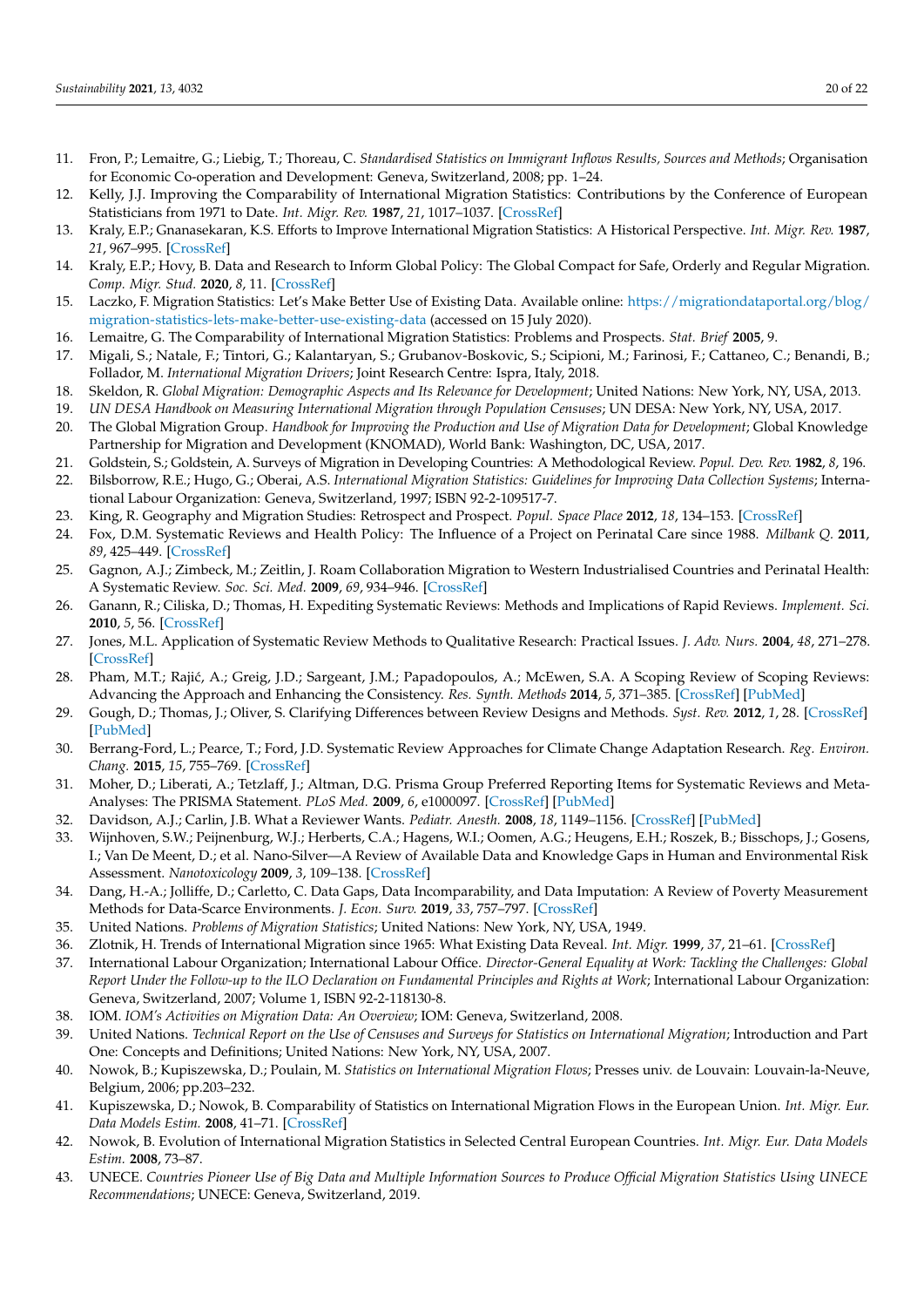- <span id="page-20-0"></span>44. Laczko, F. Factoring Migration into the'development Data Revolution'. *J. Int. Aff.* **2015**, *68*, 1.
- <span id="page-20-1"></span>45. UN. *Secretary-General In Safety and Dignity: Addressing Large Movements of Refugees and Migrants*; UN: New York, USA, 2016.
- <span id="page-20-2"></span>46. UN. *Principles and Recommendations for Population and Housing Censuses, Revision 3*; UN: New York, USA, 2017.
- <span id="page-20-3"></span>47. OECD, ILO, IOM & UNHCR. *2019 International Migration and Displacement Trends and Policies Report to the G20*; OECD, ILO, IOM & UNHCR: Geneva, Switzerland, 2019.
- <span id="page-20-4"></span>48. Plane, D.A. Demographic Influences on Migration. *Reg. Stud.* **1993**, *27*, 375–383. [\[CrossRef\]](http://doi.org/10.1080/00343409312331347635)
- <span id="page-20-5"></span>49. Zlotnik, H. Workshop on International Migration Data: Their Problems and Use. *Int. Migr. Rev.* **1987**, *21*, 1541–1550. [\[CrossRef\]](http://doi.org/10.1177/019791838702100428)
- <span id="page-20-6"></span>50. Coleman, D. The Demographic Effects of International Migration in Europe. *Oxf. Rev. Econ. Policy* **2008**, *24*, 452–476. [\[CrossRef\]](http://doi.org/10.1093/oxrep/grn027)
- <span id="page-20-7"></span>51. Rogers, A. Demographic Modeling of the Geography of Migration and Population: A Multiregional Perspective. *Geogr. Anal.* **2008**, *40*, 276–296. [\[CrossRef\]](http://doi.org/10.1111/j.1538-4632.2008.00726.x)
- <span id="page-20-8"></span>52. Poulain, M.; Perrin, N. *05 Measuring International Migration: A Challenge for Demographers*; ASP/VUBPRESS/UPA: Brussels, Belgium, 2008; p. 143.
- <span id="page-20-9"></span>53. Fassmann, H. *European Migration: Historical Overview and Statistical Problems*; Amesterdam University Press: Amesterdam, The Netherlands, 2009; pp. 21–44.
- <span id="page-20-10"></span>54. Albu, L.-L.; Ghizdeanu, I.; Iorgulescu, R. *Analysing Drivers of and Barriers to the Sustainable Development: Hidden Economy and Hidden Migration*; University Library of Munich: Munich, Germany, 2011.
- <span id="page-20-11"></span>55. Bartolini, L.; Gropas, R.; Triandafyllidou, A. Drivers of Highly Skilled Mobility from Southern Europe: Escaping the Crisis and Emancipating Oneself. *J. Ethn. Migr. Stud.* **2017**, *43*, 652–673. [\[CrossRef\]](http://doi.org/10.1080/1369183X.2016.1249048)
- <span id="page-20-12"></span>56. Zaiceva, A.; Zimmermann, K.F. Migration and the demographic shift. In *Handbook of the Economics of Population Aging*; Elsevier: Amsterdam, The Netherlands, 2016; Volume 1, pp. 119–177, ISBN 2212-0076.
- <span id="page-20-13"></span>57. Global Data Hub On Human Trafficking. *Counter Trafficking Data Collaborative Data Codebook*. Available online: [https://www.](https://www.ctdatacollaborative.org/dataset/resource/5fa66f59-950e-45f9-b3a4-f1d37b7bacda) [ctdatacollaborative.org/dataset/resource/5fa66f59-950e-45f9-b3a4-f1d37b7bacda](https://www.ctdatacollaborative.org/dataset/resource/5fa66f59-950e-45f9-b3a4-f1d37b7bacda) (accessed on 15 July 2020).
- <span id="page-20-14"></span>58. Czaika, M. *High-Skilled Migration: Drivers and Policies*; Oxford University Press: Oxford, UK, 2018; ISBN 0-19-881527-1.
- <span id="page-20-15"></span>59. Salzmann, T.; Edmonston, B.; James, R. *Demographic Aspects of Migration Editors: Motives, Explanations and Consequences*; Springer: Berlin/Heidelberg, Germany, 2010.
- <span id="page-20-16"></span>60. Tønnessen, M. *Demographic Consequences of Migration*; University of Oslo: Oslo, Norway, 2017.
- <span id="page-20-17"></span>61. Bhaskar, R.; Scopilliti, M.; Hollman, F.; Armstrong, D. *Plans for Producing Estimates of Net International Migration for the 2010 Demographic Analysis Estimates*; Census Bureau Working Paper: Suitland, MD, USA, 2010.
- <span id="page-20-18"></span>62. Morrison, P.S.; Clark, W.A.V. Internal Migration and Employment: Macro Flows and Micro Motives. *Environ. Plan. Econ. Space* **2011**, *43*, 1948–1964. [\[CrossRef\]](http://doi.org/10.1068/a43531)
- <span id="page-20-19"></span>63. Mercandalli, S.; Losch, B. *Rural Africa in Motion. In Dynamics and Drivers of Migration South of the Sahara*; FAO and CIRAD: Rome, Italy, 2017.
- <span id="page-20-20"></span>64. IOM. *Global Compact Thematic Paper: International Migration Statistics*; IOM: Geneva, Switzerland, 2017.
- <span id="page-20-21"></span>65. Cummings, C.; Pacitto, J.; Lauro, D.; Foresti, M. *Why People Move: Understanding the Drivers and Trends of Migration to Europe*; Overseas Development Institute: London, UK, 2015.
- <span id="page-20-22"></span>66. Ferenczi, I. International migration statistics. In *International Migrations, Volume I*; Statistics; National Bureau of Economic Rresearch: Cambridge, MA, USA, 1929; pp. 47–76.
- <span id="page-20-23"></span>67. Koser, K.; Salt, J. The Geography of Highly Skilled International Migration. *Int. J. Popul. Geogr.* **1997**, *3*, 285–303. [\[CrossRef\]](http://doi.org/10.1002/(SICI)1099-1220(199712)3:4<285::AID-IJPG72>3.0.CO;2-W)
- <span id="page-20-24"></span>68. Newbold, K.B. *Population Geography: Tools and Issues*; Rowman & Littlefield Publishers: Lanham, MD, USA, 2017; ISBN 1-4422- 6532-9.
- <span id="page-20-25"></span>69. Fawcett, J.T.; Arnold, F. The Role of Surveys in the Study of International Migration: An Appraisal. *Int. Migr. Rev.* **1987**, *21*, 1523–1540. [\[CrossRef\]](http://doi.org/10.1177/019791838702100427)
- <span id="page-20-26"></span>70. Bell, M.; Stratton, M. Understanding the 1996 Census Migration Data. *J. Aust. Popul. Assoc.* **1998**, *15*, 155–169. [\[CrossRef\]](http://doi.org/10.1007/BF03029397) [\[PubMed\]](http://www.ncbi.nlm.nih.gov/pubmed/12346547)
- <span id="page-20-27"></span>71. Raymer, J.; Wiilekens, F. *International Migration in Europe: Data, Models and Estimates*; John Wiley & Sons: Hoboken, NJ, USA, 2008; ISBN 0-470-98554-2.
- <span id="page-20-28"></span>72. Singleton, A. Migration and Asylum Data for Policy-Making in the European Union–The Problem with Numbers. *Lib. Secur. Eur, CEPS, Brussels, Belgium* **2016**, *89*, 9.
- <span id="page-20-29"></span>73. Revolution, U.D. A World that Counts: Mobilising the Data Revolution for Sustainable Development. United Nations: Independent Expert Advisory Group on a Data Revolution for Sustainable Development. Available online: [https://www.undatarevolution.org/](https://www.undatarevolution.org/wp-content/uploads/2014/11/A-World-That-Counts.pdf) [wp-content/uploads/2014/11/A-World-That-Counts.pdf](https://www.undatarevolution.org/wp-content/uploads/2014/11/A-World-That-Counts.pdf) (accessed on 15 July 2020).
- <span id="page-20-30"></span>74. Kupiszewski, M.; Kupiszewska, D. International migration component in population dynamics model. In *Data, Models and Estimates*; Raymer, J., Willekens, F., Eds.; International migration in Europe: Chichester, UK, 2008; pp. 309–327.
- <span id="page-20-31"></span>75. Jandl, M. *The Estimation of Illegal Migration in Europe*; Studi Emigrazione, International Centre for Migration Policy Development: Vienna, Austria, 2004; pp. 141–156.
- <span id="page-20-32"></span>76. Lambert, E.Y. *The Collection and Interpretation of Data from Hidden Populations*; US Department of Health and Human Services, Public Health Service: Chicago, IL, USA, 1990; Volume 98.
- <span id="page-20-33"></span>77. McAuliffe, M.; Khadria, B. *World Migration Report 2020*; International Organization for Migration (IOM): Geneva, Switzerland, 2019.